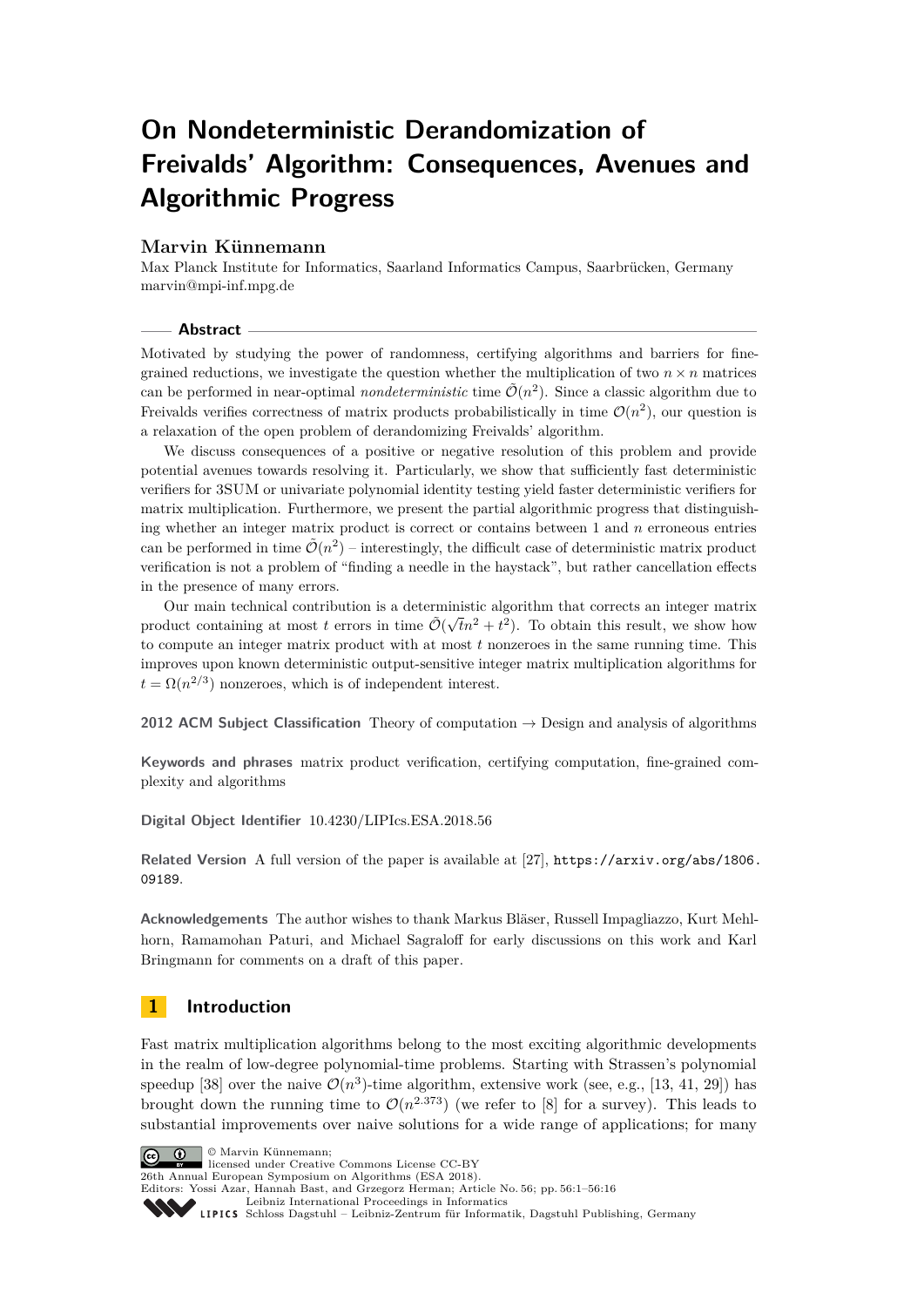#### **56:2 On Nondeterministic Derandomization of Freivalds' Algorithm**

problems, the best known algorithms make crucial use of fast multiplication of square or rectangular matrices. To name just a few examples, we do not only obtain polynomial improvements for numerous tasks in linear algebra (computing matrix inverses, determinants, etc.), graph theory (finding large cliques in graphs [\[33\]](#page-14-2), All-Pairs Shortest Path for bounded edge-weights [\[4\]](#page-12-1)), stringology (context free grammar parsing [\[40\]](#page-14-3), RNA folding and language edit distance [\[9\]](#page-12-2)) and many more, but also strong subpolynomial improvements such as a edit distance [9]) and many more, but also strong subporynomial improvements such as a<br> $2^{\Omega(\sqrt{\log n})}$ -factor speed-up for the All-Pairs Shortest Path problem (APSP) [\[46\]](#page-14-4) or similar improvements for the orthogonal vectors problem (OV) [\[3\]](#page-12-3). It is a famous open question whether the matrix multiplication exponent  $\omega$  is equal to 2.

Matrix multiplication is the search version of the MM-VERIFICATION problem: given  $n \times n$  matrices *A, B* and a candidate *C* for the product matrix, verify whether  $AB = C$ . There is a surprisingly simple randomized algorithm due to Freivalds [\[15\]](#page-13-3) that is correct with probability at least  $1/2$ : Pick a random vector  $v \in \{0,1\}^n$ , compute the matrix-vector products  $Cv$  and  $A(Bv)$ , and declare  $AB = C$  if and only if  $Cv = ABv$ . Especially given the simplicity of this algorithm and the widely-shared hope that  $\omega = 2$ , one might conjecture that a deterministic version of Freivalds' algorithm exists. Alas, while refined ways to pick the random vector *v* reduce the required number of random bits to  $\log n + \mathcal{O}(1)$  [\[32,](#page-14-5) [26\]](#page-13-4), a  $\tilde{\mathcal{O}}(n^2)$ -time deterministic algorithms for matrix product verification remains elusive.

The motivation of this paper is the following question:

## *Can we solve Boolean, integer or real matrix multiplication in* nondeterministic  $\tilde{\mathcal{O}}(n^2)$  time?

Here we say that a functional problem  $f$  is in nondeterministic time  $t(n)$  if  $f$  admits a  $t(n)$ -time verifier: there is a function v, computable in deterministic time  $t(n)$ , where *n* denotes the problem size of *x*, such that for all *x, y* there exists a certificate *c* with  $v(x, y, c) = 1$  $v(x, y, c) = 1$  if and only  $y = f(x)$ .<sup>1</sup>

Note that a  $\tilde{\mathcal{O}}(n^2)$ -time derandomization of Freivalds' algorithm would yield an affirmative answer: guess  $C$ , and verify  $AB = C$  using the deterministic verification algorithm. In contrast, a nondeterministic algorithm may guess additional information, a *certificate* beyond a guess *C* on the matrix product, and use it to verify that  $C = AB$ . Surprising faster algorithms in such settings have recently been found for 3SUM and all problems subcubic equivalent to APSP under deterministic reductions [\[11\]](#page-12-4); see [\[43,](#page-14-6) [42\]](#page-14-7) for an overview over subcubic equivalences to APSP.

In this paper, we discuss consequences of positive or negative resolutions of this question, propose potential avenues for an affirmative answer and present partial algorithmic progress. In particular, we show that (1) sufficiently fast verifiers for 3SUM or univariate polynomial identity testing yield faster nondeterministic matrix multiplication algorithms, (2) in the integer case we can detect existence of between 1 and *n* erroneous entries in *C* in deterministic time  $\mathcal{O}(n^2)$  and (3) we provide a novel deterministic output-sensitive integer matrix multiplication algorithm that improves upon previous deterministic algorithms if *AB* has at least  $n^{2/3}$  nonzeroes.

#### **1.1 Further Motivation and Consequences**

Our motivation stems from studying the power of randomness, as well as algorithmic applications in certifiable computation, and consequences for the fine-grained complexity of polynomial-time problems.

<span id="page-1-0"></span><sup>1</sup> Throughout the paper, we view any decision problem *P* as a binary-valued functional problem. Thus a  $t(n)$ -time verifier for *P* shows that *P* is in nondeterministic *and* co-nondeterministic time  $t(n)$ .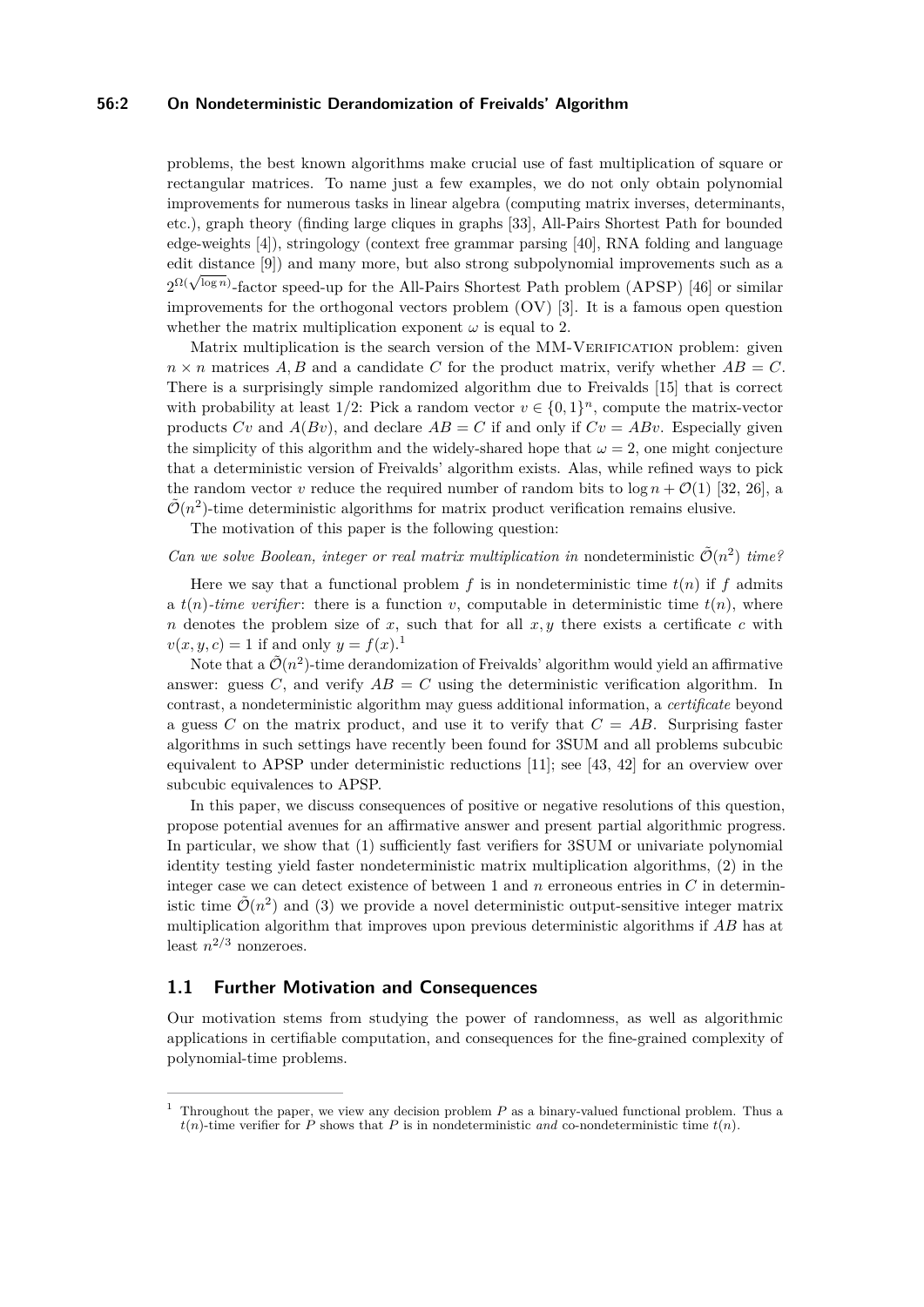#### **M. Künnemann 56:3**

*Power of Randomness*: Matrix-product verification has one of the simplest randomized solution for which no efficient derandomization is known – the currently best known deterministic algorithm simply computes the matrix product AB in deterministic time  $\mathcal{O}(n^{\omega})$ and checks whether  $C = AB$ . Exploiting nondeterminism instead of randomization may yield insights into when and under which conditions we can derandomize algorithms without polynomial increases in the running time.

A very related case is that of univariate polynomial identity testing (UPIT): it has a similar status with regards to randomized and deterministic algorithms. As we will see, finding  $\tilde{\mathcal{O}}(n^2)$ -time nondeterministic derandomizations for UPIT is a more difficult problem, so that resolving our main question appears to be a natural intermediate step towards nondeterministic derandomizations of UPIT, see Section [1.2.](#page-3-0)

*Practical Applications – Deterministic Certifying Algorithms*: Informally, a *certifying algorithm* for a functional problem  $f$  is an algorithm that computes, for each input  $x$ , besides the desired output  $y = f(x)$  also a certificate c such that there is a *simple* verifier that checks whether *c* proves that  $y = f(x)$  indeed holds [\[31\]](#page-14-8). If we fix our notion of *simplicity* to be that of being computable by a fast deterministic algorithm, then our notion of verifiers turns out to be a suitable notion to study existence of certifying algorithms – it only disregards the running time needed to compute the certificate *c*.

Having a fast verifier for matrix multiplication would certainly be desirable – while Freivalds' algorithm yields a solution that is sufficient for many practical applications, it can never *completely* remove doubts on the correctness. Since matrix multiplication is a central ingredient for many problems, fast verifiers for matrix multiplication imply fast verifiers for many more problems.

In fact, even if  $\omega = 2$  $\omega = 2$ , finding *combinatorial*<sup>2</sup> strongly subcubic verifiers is of interest, as these are more likely to yield practical advantages over more naive solutions. In particular, the known subcubic verifiers for all problems subcubic equivalent to APSP (under deterministic reductions) [\[11\]](#page-12-4) all rely on fast matrix multiplication, and might not yet be relevant for practical applications.

*Barriers for SETH-based Lower Bounds*: Given the widely-shared hope that  $\omega = 2$ , can we rule out conditional lower bounds of the form  $n^{c-o(1)}$  with  $c > 2$  for matrix multiplication, e.g., based on the Strong Exponential Time Hypothesis (SETH) [\[19\]](#page-13-5)? Carmosino et al. [\[11\]](#page-12-4) proposed the Nondeterministic Strong Exponential Time Hypothesis (NSETH) that effectively postulates that there is no  $\mathcal{O}(2^{(1-\varepsilon)n})$ -time co-nondeterministic algorithm for *k*-SAT for all constant *k*. Under this assumption, we can rule out fast nondeterministic or co-nondeterministic algorithms for all problems that have *deterministic* fine-grained reductions from *k*-SAT. Conversely, if we find a nondeterministic matrix multiplication algorithm running in time  $n^{c+o(1)}$ , then NSETH implies that there is no SETH-based lower bound of  $n^{c'-o(1)}$ , with  $c' > c$ , for matrix multiplication using deterministic reductions.

*Barriers for Reductions in Case of a* Negative *Resolution*: Suppose that there is a negative resolution of our main question, specifically that Boolean matrix multiplication has no  $n^{c-o(1)}$ -time verifier for some  $c > 2$  (observe that this would imply  $\omega > 2$ ). Then by a simple  $\mathcal{O}(n^2)$ -time nondeterministic reduction from Boolean matrix multiplication to triangle finding (implicit in the proof of Theorem [1.1](#page-3-1) below) and a known  $\mathcal{O}(n^2)$ -time reduction from triangle finding to Radius [\[1\]](#page-12-5), Radius has no *n <sup>c</sup>*−*o*(1)-time verifier. This state of affairs would rule out certain kinds of subcubic reductions from Radius to Diameter, e.g., deterministic

<span id="page-2-0"></span><sup>2</sup> Throughout this paper, we call an algorithm *combinatorial*, if it does not use sophisticated algebraic techniques underlying the fastest known matrix multiplication algorithms.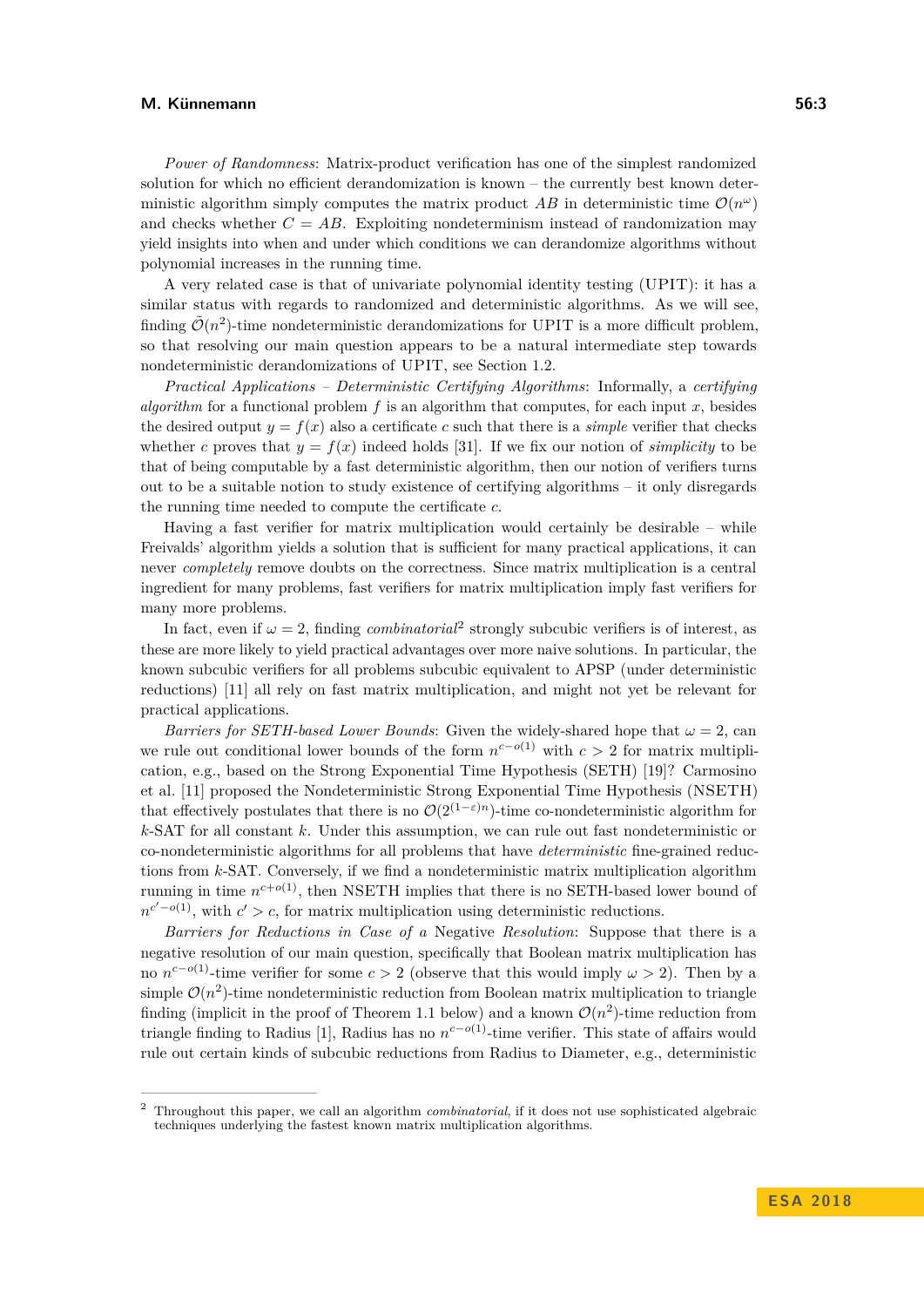#### **56:4 On Nondeterministic Derandomization of Freivalds' Algorithm**

many-one-reductions, since these would transfer a simple  $\mathcal{O}(n^2)$ -time verifier for Diameter<sup>[3](#page-3-2)</sup> to Radius. Note that finding a subcubic reduction from Radius to Diameter is an open problem in the fine-grained complexity community [\[1\]](#page-12-5).

## <span id="page-3-0"></span>**1.2 Structural Results: Avenues Via Other Problems**

We present two particular avenues for potential subcubic or even near-quadratic matrix multiplication verifiers: finding fast verifiers for either 3SUM or univariate polynomial identity testing.

#### **3SUM**

One of the core hypotheses in the field of hardness in P is the 3SUM problem [\[16\]](#page-13-6). Despite the current best time bound of  $\mathcal{O}(n^2 \cdot \frac{\text{poly}\log\log n}{\log^2 n})$  [\[6,](#page-12-6) [12\]](#page-12-7) being only slightly subquadratic, recently a strongly subquadratic verifier running in time  $\tilde{\mathcal{O}}(n^{3/2})$  was found [\[11\]](#page-12-4). We have little indication to believe that this verification time is optimal; for the loosely related computational model of decision trees, a remarkable near-linear time bound has been obtained just this year [\[25\]](#page-13-7).

By a simple reduction, we obtain that any polynomial speedup over the known 3SUM verifier yields a subcubic Boolean matrix multiplication verifier. In particular, establishing a near-linear 3SUM verifier would yield a positive answer to our main question in the Boolean setting.

<span id="page-3-1"></span>**► Theorem 1.1.** *Any*  $\mathcal{O}(n^{3/2-\epsilon})$ -time verifier for 3SUM yields a  $\mathcal{O}(n^{3-2\epsilon})$ -time verifier for *Boolean matrix multiplication.*

Under the BMM hypothesis, which asserts that there is no combinatorial  $\mathcal{O}(n^{3-\epsilon})$ -time algorithm for Boolean matrix multiplication (see, e.g., [\[2\]](#page-12-8)), a *n* <sup>3</sup>*/*2−*o*(1)-time lower bound (under randomized reductions) for combinatorial 3SUM algorithms is already known [\[22,](#page-13-8) [43\]](#page-14-6). The above result, however, establishes a stronger, non-randomized relationship between the verifiers' running times by a simple proof exploiting nondeterminism.

#### **UPIT**

Univariate polynomial identity testing (UPIT) asks to determine, given two degree-*n* polynomials *p, q* over a finite field of polynomial order, represented as arithmetic circuits with  $\mathcal{O}(n)$  wires, whether p is identical to q. By evaluating and comparing p and q at  $n+1$ distinct points or  $\tilde{\mathcal{O}}(1)$  random points, we can solve UPIT deterministically in time  $\tilde{\mathcal{O}}(n^2)$ or with high probability in time  $\tilde{\mathcal{O}}(n)$ , respectively. A nondeterministic derandomization, more precisely, a  $\mathcal{O}(n^{2-\epsilon})$ -time verifier, would have interesting consequences [\[47\]](#page-14-9): it would refute the Nondeterministic Strong Exponential Time Hypothesis posed by Carmosino et al. [\[11\]](#page-12-4), which in turn would prove novel circuit lower bounds, deemed difficult to prove. We observe that a sufficiently strong nondeterministic derandomization of UPIT would also give a faster matrix multiplication verifier.

<span id="page-3-2"></span><sup>3</sup> We verify that a graph *G* has diameter *d* as follows: For every vertex *v*, we guess the shortest path tree originating in *v*. It is straightforward to use this tree to verify that all vertices *v*' have distance at most *d* from *v* in time  $\mathcal{O}(n)$ . Thus, we can prove that the diameter is at most *d* in time  $\mathcal{O}(n^2)$ . For the lower bound, guess some vertex pair *u, v* and verify that their distance is indeed *d* using a single-source shortest path computation in time  $\mathcal{O}(m + n \log n) = \mathcal{O}(n^2)$ .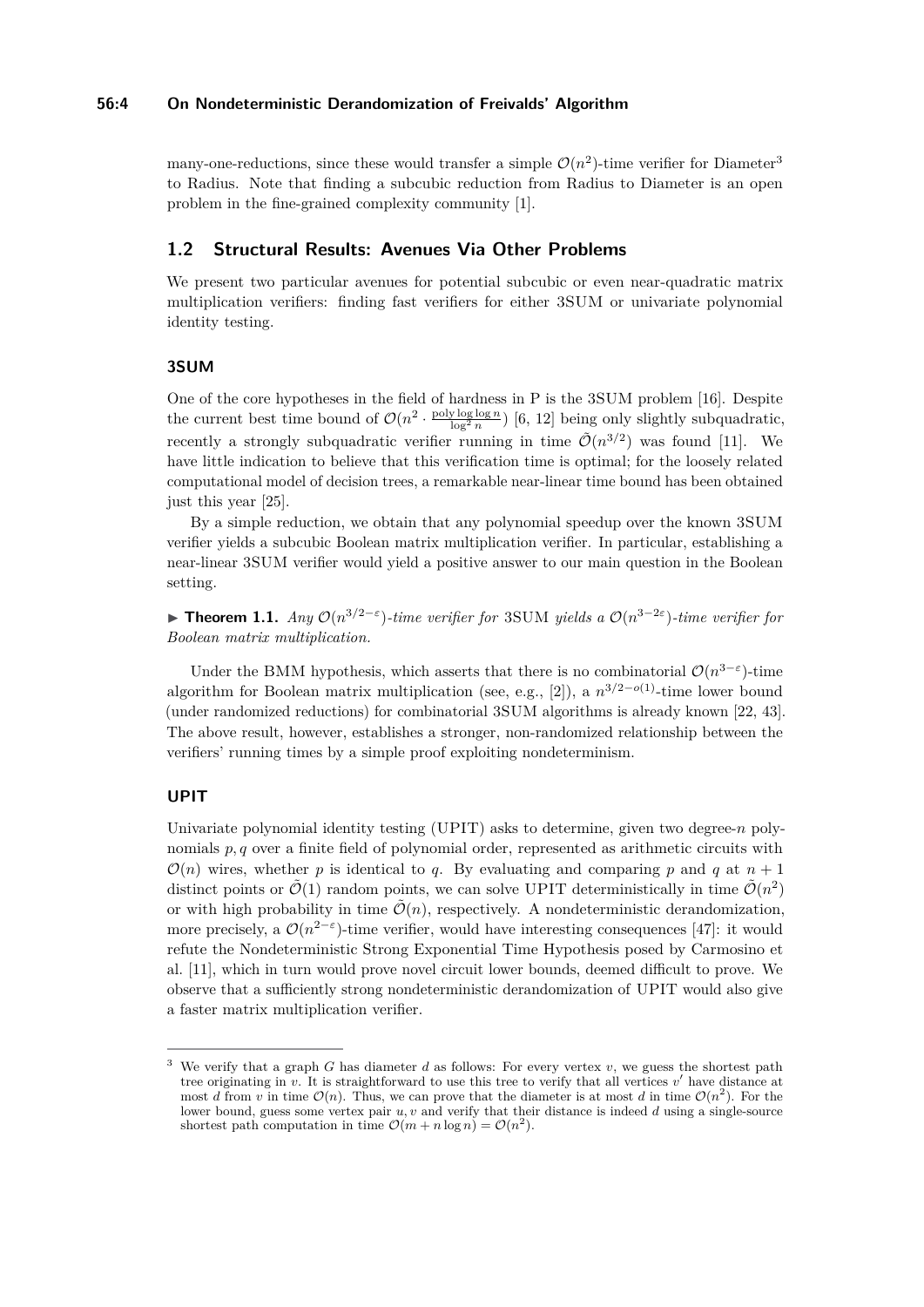**► Theorem 1.2.** *Any*  $O(n^{3/2-\epsilon})$ *-time verifier for* UPIT *yields a*  $O(n^{3-2\epsilon})$ *-time verifier for integer matrix multiplication.*

Note that this avenue might seem more difficult to pursue than a direct attempt at resolving our main question, due to its connection to NSETH and circuit lower bounds. Alternatively, however, we can view the specific arithmetic circuit obtained in our reductions as an interesting intermediate testbed for ideas towards derandomizing UPIT. In fact, our algorithmic results were obtained by exploiting the connection to UPIT, and exploiting the structure of the resulting specialized circuits/polynomials.

## **1.3 Algorithmic Results: Progress on Integer Matrix Product Verification**

Our main result is partial algorithmic progress towards the conjecture in the integer setting. Specifically, we consider a restriction of MM-Verification to the case of detecting a bounded number  $t$  of errors. Formally, let  $MM-VERIFICATION_t$  denote the following problem: given  $n \times n$  integer matrices  $A, B, C$  with polynomially bounded entries, produce an output " $C = AB$ " or " $C \neq AB$ ", where the output must always be correct if *C* and *AB* differ in at most *t* entries.

Our main result is an algorithm that solves  $MM-VERIFICATION<sub>t</sub>$  in near-quadratic time for  $t = \mathcal{O}(n)$  and in strongly subcubic time for  $t = \mathcal{O}(n^c)$  with  $c < 2$ .

<span id="page-4-0"></span>**Theorem 1.3.** For any  $1 \le t \le n^2$ , MM-VERIFICATION<sub>t</sub> can be solved deterministically *in time*  $O((n^2 + tn) \log^{2+o(1)} n)$ *.* 

Interestingly, this shows that detecting the presence of very few errors is not a difficult case. Instead of a needle-in-the-haystack problem, we rather need to find a way to deal with cancellation effects in the presence of at least  $\Omega(n)$  errors.

As a corollary, we obtain a different near-quadratic-time randomized algorithm for MM-VERIFICATION than Freivalds' algorithm: Run the algorithm of Theorem [1.3](#page-4-0) for  $t = n$  in time  $\tilde{\mathcal{O}}(n^2)$ . Afterwards, either  $C = AB$  holds or *C* has at least  $\Omega(n)$  erroneous entries. Thus it suffices to sample  $\Theta(n)$  random entries *i, j* and to check whether  $C_{i,j} = (AB)_{i,j}$  for all sampled entries (by naive computation of  $(AB)_{i,j}$  in time  $\mathcal{O}(n)$  each) to obtain an  $\mathcal{O}(n^2)$ time algorithm that correctly determines  $C = AB$  or  $C \neq AB$  with constant probability. Potentially, this alternative to Freivalds' algorithm might be simpler to derandomize.

Finally, our algorithm for *detecting* up to *t* errors can be extended to a more involved algorithm that also *finds* all erroneous entries (if no more than *t* errors are present) and *correct* them in time  $\tilde{\mathcal{O}}(\sqrt{t}n^2 + t^2)$ . In fact, this problem turns out to be equivalent to the notion of output-sensitive matrix multiplication  $OS-MM_t$ : Given  $n \times n$  matrices A, B of polynomially bounded integer entries with the promise that *AB* contains at most *t* nonzeroes, compute *AB*.

<span id="page-4-1"></span>**Fineorem 1.4.** Let  $1 \le t \le n^2$ . Given  $n \times n$  matrices  $A, B, C$  of polynomially bounded *integers, with the property that C differs from AB in at most t entries, we can compute AB in time* O( *time*  $\mathcal{O}(\sqrt{tn^2 \log^{2+o(1)} n} + t^2 \log^{3+o(1)} n)$ . Equivalently, we can solve OS-MM<sub>t</sub> in time  $\mathcal{O}(\sqrt{t}n^2 \log^{2+o(1)} n + t^2 \log^{3+o(1)} n).$ 

Previous work by Gasieniec et al. [\[17\]](#page-13-9) gives a  $\tilde{\mathcal{O}}(n^2 + tn)$  *randomized* solution, as well as a  $\tilde{\mathcal{O}}(tn^2)$  deterministic solution. Because of the parameter-preserving equivalence between *t* error correction and  $OS-MM_t$ , this task is also solved by the randomized  $\tilde{\mathcal{O}}(n^2 + tn)$ -time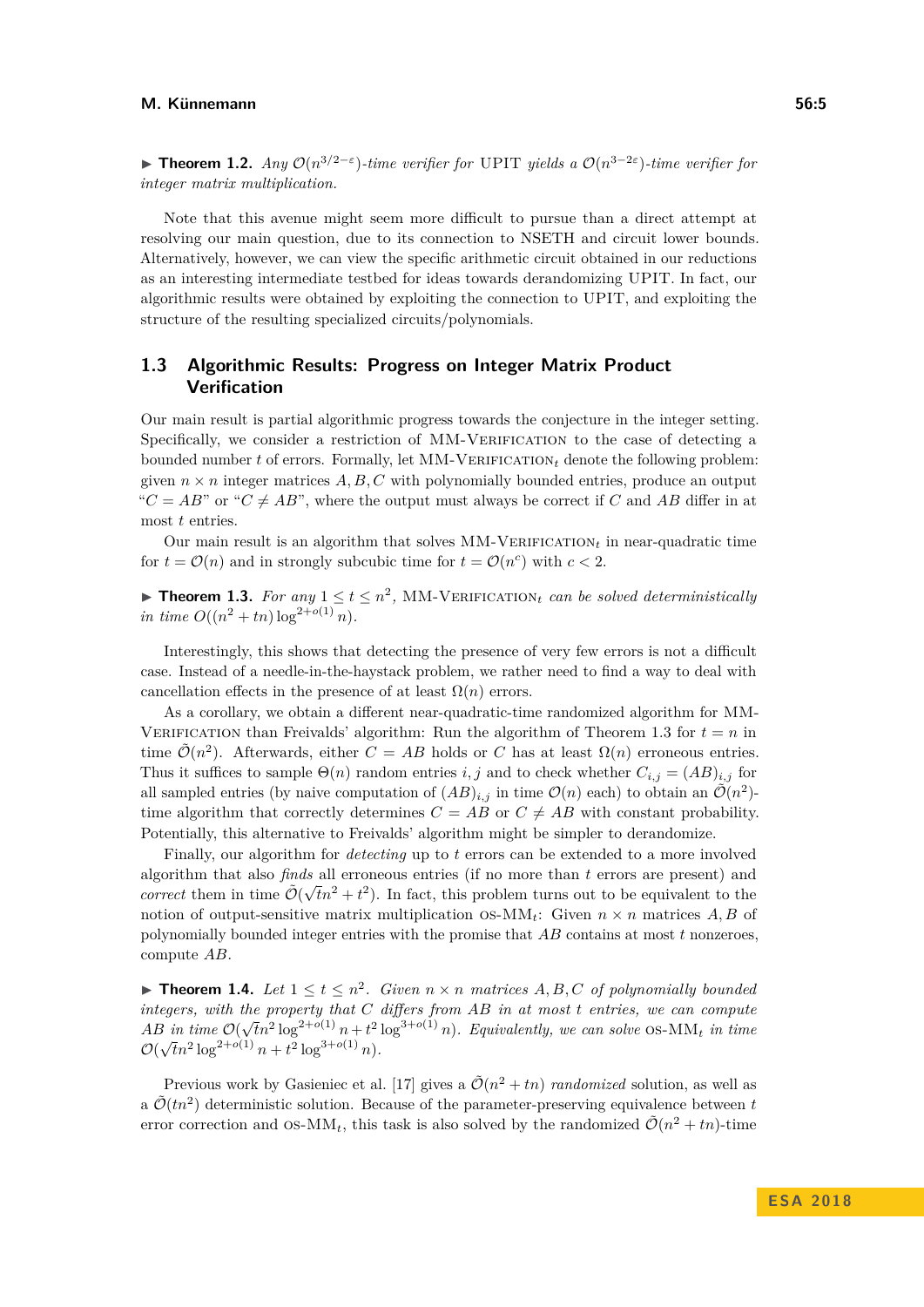#### **56:6 On Nondeterministic Derandomization of Freivalds' Algorithm**

algorithm due to Pagh  $[34]^4$  $[34]^4$  $[34]^4$  and the deterministic  $\mathcal{O}(n^2 + t^2 n \log^5 n)$ -time algorithm due to Kutzkov [\[28\]](#page-13-10). Note that our algorithm improves upon Kutzkov's algorithm for  $t = \Omega(n^{2/3})$ , in particular, our algorithm is strongly subcubic for  $t = \mathcal{O}(n^{3/2-\epsilon})$  and even improves upon the best known fast matrix multiplication algorithm for  $t = \mathcal{O}(n^{0.745})$ .

### **1.4 Further Related Work**

There is previous work that claims to have resolved our main question in the affirmative. Unfortunately, the approach is flawed; we detail the issue in the full version of this article [\[27\]](#page-13-0).

Other work considers MM-VERIFICATION and OS-MM in quantum settings, e.g., [\[10,](#page-12-9) [23\]](#page-13-11). Furthermore, better running times can be obtained if we restrict the distribution of the errors over the guessed matrix/nonzeroes over the matrix product: Using rectangular matrix multiplication, Iwen and Spencer [\[20\]](#page-13-12) show how to compute  $AB$  in time  $\mathcal{O}(n^{2+\epsilon})$  for any  $\varepsilon > 0$ , if no column (or no row) of *AB* contains more than  $n^{0.29462}$  nonzeroes. Furthermore, Roche [\[35\]](#page-14-11) gives a randomized algorithm refining the bound of Gasieniec et al. [\[17\]](#page-13-9) using, as additional parameters, the total number of nonzeroes in *A, B, C* and the number of distinct columns/rows containing an error.

For the case of Boolean matrix multiplication, several output-sensitive algorithms are known [\[36,](#page-14-12) [48,](#page-15-1) [5,](#page-12-10) [30\]](#page-14-13), including a simple deterministic  $\mathcal{O}(n^2 + tn)$ -time algorithm [\[36\]](#page-14-12) and, exploiting fast matrix multiplication, a randomized  $\tilde{\mathcal{O}}(n^2 t^{\omega/2-1})$ -time solution [\[30\]](#page-14-13). Note that in the Boolean setting, our parameter-preserving reduction from error correction to output-sensitive multiplication (Proposition [3.1\)](#page-6-0) no longer applies, so that these algorithms unfortunately do not immediately yield error correction algorithms.

## **1.5 Paper Organization**

After collecting notational conventions and introducing polynomial multipoint evaluation as our main algorithmic tool in Section [2,](#page-5-1) we give a high-level description over the main ideas behind our results in Section [3.](#page-6-1) We prove our structural results in Section [4.](#page-8-0) Our first algorithmic result on error detection is proven in Section [5.](#page-9-0) Unfortunately, the details for our technically most demanding result, i.e., Theorem [1.4,](#page-4-1) had to be omitted due to space constraints – they are available in the full version of this article  $[27]$ . We conclude with open questions in Section [6.](#page-11-0)

## <span id="page-5-1"></span>**2 Preliminaries**

Recall the definition of a  $t(n)$ -time verifier for a functional problem f: there is a function  $v$ , computable in deterministic time  $t(n)$  with *n* being the problem size of *x*, such that for all *x, y* there exists a certificate *c* with  $v(x, y, c) = 1$  if and only  $y = f(x)$ . Here, we assume the word RAM model of computation with a word size  $w = \Theta(\log n)$ .

For *n*-dimensional vectors *a*, *b* over the integers, we write their inner product as  $\langle a, b \rangle =$  $\sum_{k=1}^{n} a[k] \cdot b[k]$ , where  $a[k]$  denotes the *k*-th coordinate of *a*. For any matrix *X*, we write  $X_{i,j}$ for its value at row *i*, column *j*. We typically represent the  $n \times n$  matrix *A* by its *n*-dimensional row vectors  $a_1, \ldots, a_n$ , and the  $n \times n$  matrix *B* by its *n*-dimensional column vectors  $b_1, \ldots, b_n$ such that  $(AB)_{i,j} = \langle a_i, b_j \rangle$ . For any  $I \subseteq [n], J \subseteq [n]$ , we obtain a submatrix  $(AB)_{I,J}$  of  $AB$ by deleting from *AB* all rows not in *I* and all columns not in *J*.

<span id="page-5-0"></span><sup>&</sup>lt;sup>4</sup> For  $t = \omega(n)$ , Jacob and Stöckel [\[21\]](#page-13-13) give an improved randomized  $\tilde{\mathcal{O}}(n^2(t/n)^{\omega-2})$ -time algorithm.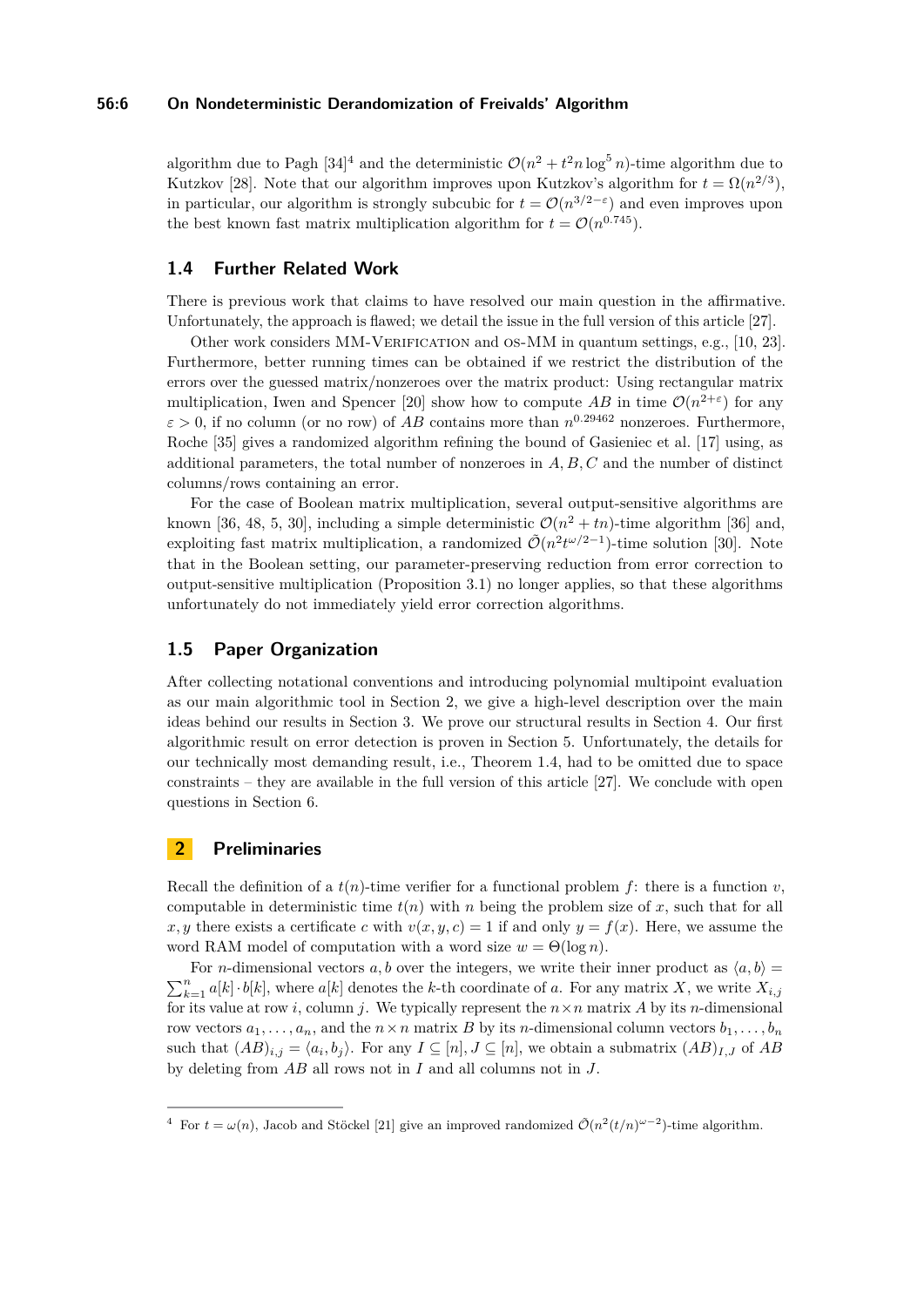#### **Fast Polynomial Multipoint Evaluation**

Consider any finite field  $\mathbb F$  and let  $M(d)$  be the number of additions and multiplications in F needed to multiply two degree-*d* univariate polynomials. Note that  $M(d)$  =  $\mathcal{O}(d \log d \log \log d) = \mathcal{O}(d \log^{1+o(1)} n)$ , see, e.g. [\[44\]](#page-14-14).

<span id="page-6-2"></span>▶ Lemma 2.1 (Multipoint Polynomial Evaluation [\[14\]](#page-13-14)). Let **F** be an arbitrary field. Given a *degree-d polynomial*  $p \in \mathbb{F}[X]$  *given by a list of its coefficients*  $(a_0, \ldots, a_d) \in \mathbb{F}^{d+1}$ *, as well as input points*  $x_1, \ldots, x_d \in \mathbb{F}$ *, we can determine the list of evaluations*  $(p(x_1), \ldots, p(x_d)) \in \mathbb{F}^n$ *using*  $\mathcal{O}(M(d) \log d)$  *additions and multiplications in*  $\mathbb{F}$ *.* 

Thus, we can evaluate *p* on any list of inputs  $x_1, \ldots, x_n$  in time  $\mathcal{O}((n+d) \log^{2+o(1)} d)$ .

## <span id="page-6-1"></span>**3 Technical Overview**

We first observe a simple parameter-preserving equivalence of the following problems,

**MM-Verification**<sub>t</sub> Given  $\ell \times n, n \times \ell, \ell \times \ell$  matrices *A, B, C* such that *AB* and *C* differ in  $0 \leq z \leq t$  entries, determine whether  $AB = C$ , i.e.,  $z = 0$ ,

**AllZeroes**<sub>*t*</sub> Given  $\ell \times n, n \times \ell$  matrices *A, B* such that *AB* has  $0 \leq z \leq t$  nonzeroes, determine whether  $AB = 0$ , i.e.,  $z = 0$ .

We also obtain a parameter-preserving equivalence of their "constructive" versions,

**MM-Correction**<sub>t</sub> Given  $\ell \times n, n \times \ell, \ell \times \ell$  matrices *A, B, C* such that *AB* and *C* differ in  $0 \leq z \leq t$  entries, determine AB,

**os-MM**<sub>t</sub> Given  $\ell \times n, n \times \ell$  matrices *A, B* such that *AB* has  $0 \leq z \leq t$  nonzeroes, determine *AB*.

For any problem  $P_t$  among the above, let  $T_P(n, \ell, t)$  denote the optimal running time to solve  $P_t$  with parameters  $n, \ell$  and  $t$ .

<span id="page-6-0"></span>**Proposition 3.1.** Let  $\ell \leq n$  and  $1 \leq t \leq n^2$ . We have

 $T_{\text{MM-VERIFICATION}}(n, \ell, t) = \Theta(T_{\text{ALLZEROES}}(n, \ell, t))$  $T_{\text{MM-CORRECTION}}(n, \ell, t) = \Theta(T_{\text{OS-MM}}(n, \ell, t)).$ 

**Proof.** By setting  $C = 0$ , we can reduce  $ALLZEROES<sub>t</sub>$  and  $OS-MM<sub>t</sub>$  to  $MM-VERIFICATION<sub>t</sub>$ and  $MM$ -CORRECTION<sub>t</sub>, respectively, achieving the lower bounds of the claim.

For the other direction, let  $a_1, \ldots, a_\ell \in \mathbb{Z}^n$  be the row vectors of  $A, b_1, \ldots, b_\ell \in \mathbb{Z}^n$  be the column vectors of *B* and  $c_1, \ldots, c_\ell \in \mathbb{Z}^\ell$  be the column vectors of *C*. Let  $e_i$  denote the vector whose *i*-th coordinate is 1 and whose other coordinates are 0. We define  $\ell \times (n+\ell)$ ,  $(n+\ell) \times \ell$ matrices  $A', B'$  by specifying the row vectors of  $A'$  as

 $a'_{i} = (a_{i}, -e_{i}),$ 

and the column vectors of  $B'$  as

 $b'_{j} = (b_{j}, c_{j}).$ 

Note that  $(A'B')_{i,j} = \langle a'_i, b'_j \rangle = \langle a_i, b_j \rangle - c_j[i]$ , thus  $(A'B')_{i,j} = 0$  if and only if  $(AB)_{i,j} = C_{i,j}$ . Consequently,  $A'B'$  has at most *t* nonzeroes, and checking equality of  $A'B'$  to the all-zero matrix is equivalent to checking  $AB = C$ . The total time to solve MM-VERIFICATION<sub>t</sub> is thus bounded by  $\mathcal{O}((n+\ell)\ell) + T_{\text{ALLZEROES}}(n+\ell,\ell,t) = \mathcal{O}(T_{\text{ALLZEROES}}(n,\ell,t)),$  as desired.

Furthermore, by computing  $C' = A'B'$  (which contains at most *t* nonzero entries), we can also correct the matrix product *C* by updating  $C_{i,j}$  to  $C_{i,j} + C'_{i,j}$ . This takes time  $\mathcal{O}((n+\ell)\ell) + T_{\text{OS-MM}}(n+\ell,\ell,t) = \mathcal{O}(T_{\text{OS-MM}}(n,\ell,t)),$  as desired.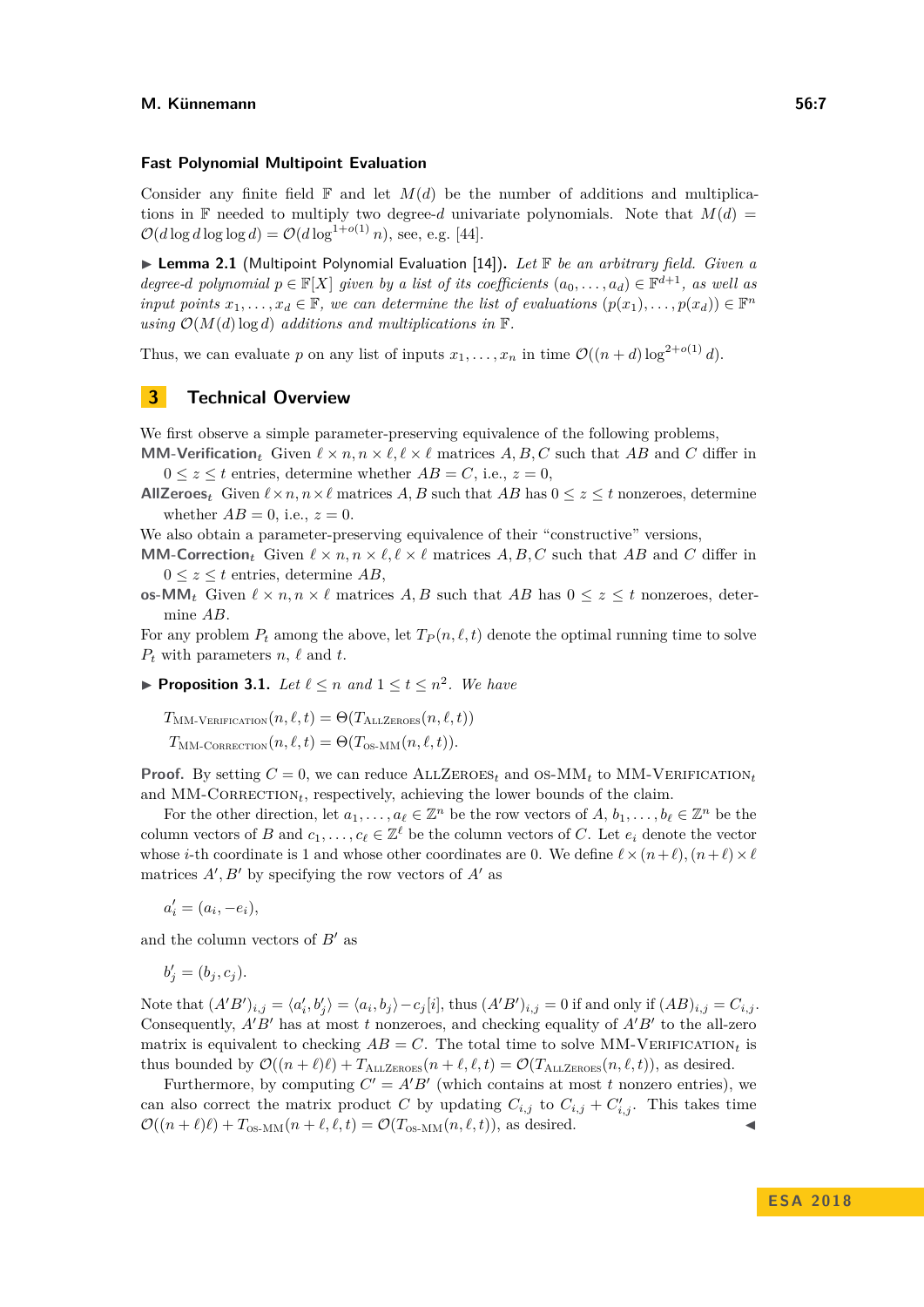#### **56:8 On Nondeterministic Derandomization of Freivalds' Algorithm**

Because of the above equivalence, we can focus on solving  $ALLZEROES<sub>t</sub>$  and  $OS-MM<sub>t</sub>$  in the remainder of the paper. The key for our approach is the following multilinear polynomial

$$
f_{\text{MM}}^{A,B}(x_1,\ldots,x_\ell;y_1,\ldots,y_\ell):=\sum_{i,j\in[\ell]}x_i\cdot y_j\cdot\langle a_i,b_j\rangle,
$$

where again the  $a_1, \ldots, a_\ell$  denote the row vectors of *A* and the  $b_1, \ldots, b_\ell$  denote the column vectors of *B*. Note that the nonzero monomials of  $f_{\text{MM}}^{A,B}$  correspond directly to the nonzero entries of *AB*. We introduce a univariate variant

$$
g(X) = g^{A,B}(X) := f_{\text{MM}}^{A,B}(1, X, \dots, X^{\ell-1}; 1, X^{\ell}, \dots, X^{\ell(\ell-1)}),
$$

which has the helpful property that monomials  $x_i y_j$  of  $f_{MM}$  are mapped to the monomial  $X^{(i-1)+\ell(j-1)}$  in a one-to-one manner, preserving coefficients. To obtain a more efficient representation of *g* than to explicitly compute all coefficients  $\langle a_i, b_j \rangle$ , we can exploit linearity of the inner product: we have  $g(X) = \sum_{k=1}^{n} q_k(X) r_k(X^{\ell})$ , where  $q_k(Z) = \sum_{i=1}^{\ell} a_i[k] Z^{i-1}$ and  $r_k(Z) = \sum_{j=1}^{\ell} b_j[k] Z^{j-1}$ . This representation is more amenable for efficient evaluation, and immediately yields a reduction to univariate polynomial identity testing (UPIT) (see Theorem [4.2](#page-9-1) in Section [4\)](#page-8-0).

To solve the detection problem, we use an idea from sparse polynomial interpolation [\[7,](#page-12-11) [49\]](#page-15-2): If  $AB$  has at most  $t$  nonzeroes, then for any root of unity  $\omega$  of sufficiently high order,  $g(\omega^0) = g(\omega^1) = g(\omega^2) = \cdots = g(\omega^{t-1}) = 0$  is equivalent to  $AB = 0$ . By showing how to do fast batch evaluation of *g* using the above representation, we obtain an  $\tilde{\mathcal{O}}((\ell + t)n)$ -time algorithm for  $ALLZEROES_t$  in Section [5,](#page-9-0) proving Theorem [1.3.](#page-4-0)

Towards solving the correction problem, the naive approach is to use the  $\mathcal{O}((\ell + t)n)$ -time AllZeroes*<sup>t</sup>* algorithm in combination with a self-reduction to obtain a fast algorithm for finding a nonzero position  $(i, j)$  of AB: If the ALLZEROES algorithm determines that AB contains at least one nonzero entry, we split the product matrix *AB* into four submatrices, detect any one of them containing a nonzero entry, and recurse on it. After finding such an entry, one can compute the correct nonzero value  $(AB)_{i,j} = \langle a_i, b_j \rangle$  in time  $\mathcal{O}(n)$ . One can then "remove" this nonzero from further search (analogously to Proposition [3.1\)](#page-6-0) and iterate this process. Unfortunately, this only yields an algorithm of running time  $\tilde{\mathcal{O}}(tn^2)$ , even if ALLZEROES would take near-optimal time  $\tilde{\mathcal{O}}(n^2)$ . A faster alternative is to use the self-reduction such that we find *all* nonzero entries whenever we recurse on a submatrix containing at least one nonzero value. However, this process only leads to a running time of  $\tilde{\mathcal{O}}(\sqrt{t}n^2 + nt^2)$ . Here, the bottleneck  $\tilde{\mathcal{O}}(nt^2)$  term stems from the fact that performing an AllZeroes test for *t* submatrices (e.g., when *t* nonzeroes are spread evenly in the matrix) takes time  $t \cdot \tilde{\mathcal{O}}(nt)$ .

We still obtain a faster algorithm by a rather involved approach: The intuitive idea is to test submatrices for appropriately smaller number of nonzeroes  $z \ll t$ . At first sight, such an approach might seem impossible, since we can only be certain that a submatrix contains no nonzeroes if we test it for the full number *t* of potential nonzeroes. However, by showing how to reuse and quickly update previously computed information after finding a nonzero, we make this approach work by obtaining "global" information at a small additional cost of  $\tilde{\mathcal{O}}(t^2)$ . Doing these dynamic updates quickly crucially relies on the efficient representation of the polynomial *g*. The details are given in the full version of this article [\[27\]](#page-13-0).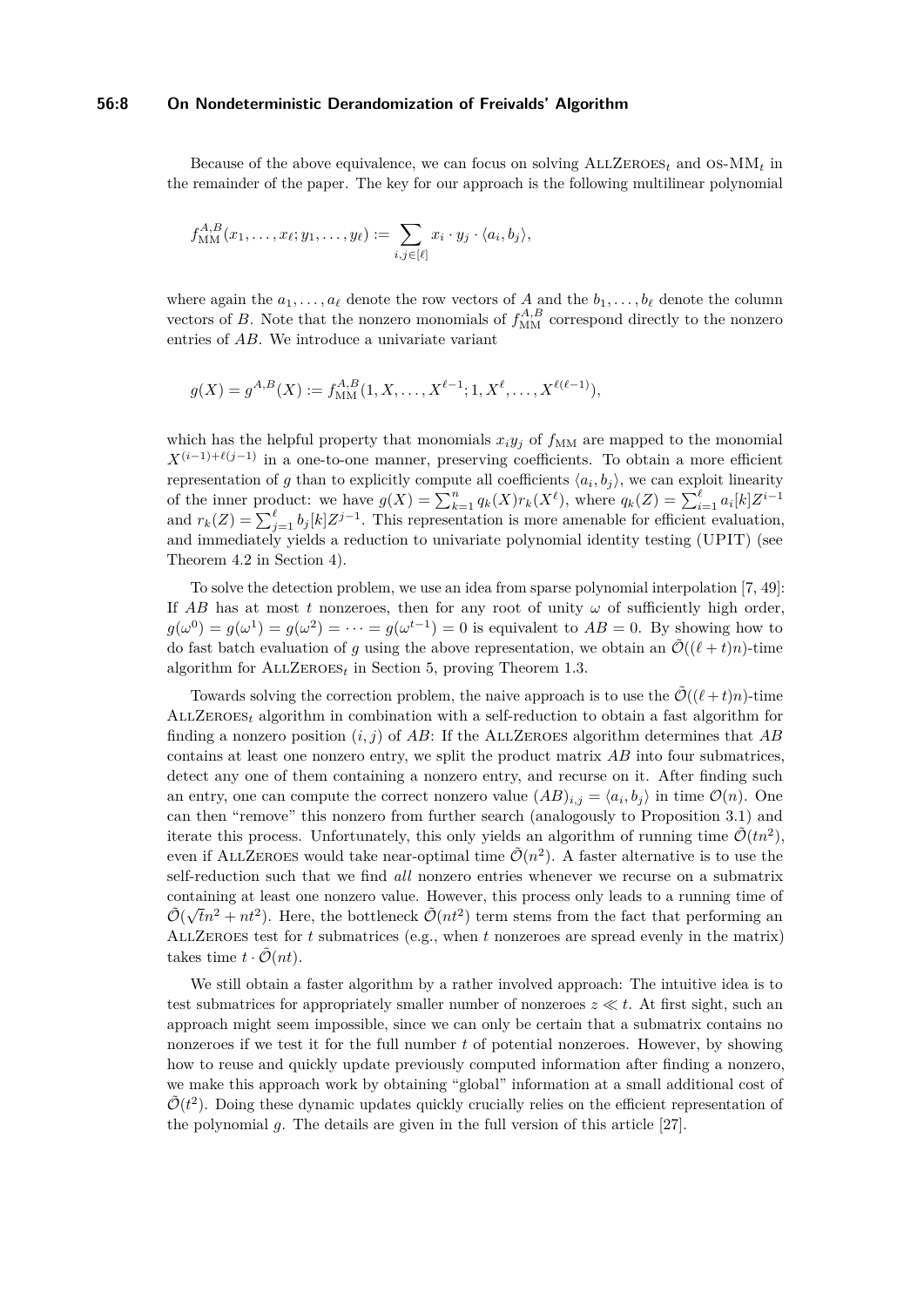<span id="page-8-0"></span>In this section, we show the simple reductions translating verifiers for 3SUM or UPIT to matrix multiplication.

## **4.1 3SUM**

We consider the following formulation of the 3SUM problem: given sets  $S_1, S_2, S_3$  of polynomially bounded integers, determine whether there exists a triplet  $s_1 \in S_1$ ,  $s_2 \in$ *S*<sub>2</sub>*, s*<sub>3</sub> ∈ *S*<sub>3</sub> with *s*<sub>1</sub> + *s*<sub>2</sub> = *s*<sub>3</sub>. It is known that a combinatorial  $\mathcal{O}(n^{3/2-\epsilon})$ -time algorithm for 3SUM (for any  $\varepsilon > 0$ ) yields a combinatorial  $\mathcal{O}(n^{3-\varepsilon'})$ -time Boolean matrix multiplication (BMM) algorithm (for some  $\varepsilon' > 0$ ). This follows by combining a reduction from Triangle Detection to 3SUM of [\[22\]](#page-13-8) and using the combinatorial subcubic equivalence of Triangle Detection and BMM [\[43\]](#page-14-6) [5](#page-8-1) . While this only yields a *nontight* BMM-based lower bound for 3SUM for *deterministic or randomized* combinatorial algorithms, we can establish a *tight* relationship for the current state of knowledge of combinatorial verifiers. In fact, allowing nondeterminism, we obtain a very simple direct proof of a stronger relationship of the running times than known for deterministic reductions.

<span id="page-8-3"></span>**► Theorem 4.1.** If 3SUM admits a ("combinatorial")  $O(n^{3/2-\epsilon})$ -time verifier, then BMM *admits a ("combinatorial")*  $O(n^{3-2\varepsilon})$ -time verifier.<sup>[6](#page-8-2)</sup>

Thus, significant combinatorial improvements over Carmosino et al.'s 3SUM verifier yield strongly subcubic combinatorial BMM verifiers. In particular, a  $\mathcal{O}(n)$ -time verifier for 3SUM would yield an affirmative answer to our main question in the Boolean setting. Note that an analogous improvement of the  $O(n^{3/2}\sqrt{\log n})$  [\[18\]](#page-13-15) size bound in the decision tree model to a size of  $\mathcal{O}(n \log^2 n)$  has recently been obtained [\[25\]](#page-13-7).

To establish this strong relationship, our reduction exploits the nondeterministic setting – without nondeterminism, no reduction is known that would give a  $\mathcal{O}(n^{\frac{8}{3}-\varepsilon})$ -time BMM algorithm even if 3SUM could be solved in an optimal  $\mathcal{O}(n)$  time bound.

**Proof of Theorem [4.1.](#page-8-3)** Given the  $n \times n$  Boolean matrices  $A, B, C$ , we first check whether all entries  $(i, j)$  with  $C_{i,j} = 1$  are correct. For this, for each such  $i, j$ , we guess a witness  $k$ and check that  $A_{i,k} = B_{k,j} = 1$ , which verifies that  $C_{i,j} = (AB)_{i,j} = 1$ .

To check the remaining zero entries  $Z = \{(i,j) \in [n]^2 | C_{i,j} = 0\}$ , we construct a 3SUM instance  $S_1, S_2, S_3$  as follows. Let  $W = 2(n+1)$ . For each  $(i, j) \in Z$ , we include  $iW^2 + jW$  in our set *S*<sub>3</sub>. For every  $(i, k)$  with  $A_{i,k} = 1$ , we include  $iW^2 + k$  in our set  $S_1$ , and, for every  $(k, j)$  with  $B_{k,j} = 1$ , we include  $jW - k$  in our set  $S_2$ . Clearly, any witness *A*<sub>*i*,*k*</sub> = *B*<sub>*k*,*j*</sub> = 1 for  $(AB)_{i,j} = 1$ ,  $(i, j) \in Z$  yields a triplet  $a = iW^2 + k \in S_1, b = jW - k \in$  $S_2, c = iW^2 + jW \in S_3$  with  $a + b = c$ . Conversely, any 3SUM triplet  $a \in S_1, b \in S_2, c \in S_3$ yields a witness for  $(AB)_{i,j} = 1$ , where  $(i, j) \in Z$  is the zero entry represented by *c*, since  $(iW^2 + k) + (jW - k') = i'W^2 + j'W$  for  $i, i', j, j', k, k' \in [n]$  if only if  $i = i', j = j'$  and  $k = k'$  by choice of *W*. Thus, the 3SUM instance is a NO instance if and only if no  $(i, j) \in Z$ has a witness for  $(AB)_{i,j} = 1$ , i.e., all  $(i, j) \in Z$  satisfy  $C_{i,j} = (AB)_{i,j} = 0$ .

Note that reduction runs in nondeterministic time  $\mathcal{O}(n^2)$ , using an oracle call of a 3SUM instance of size  $\mathcal{O}(n^2)$ , which yields the claim.

<span id="page-8-1"></span> $5\,$  K. G. Larsen obtained an independent proof of this fact, see [https://simons.berkeley.edu/talks/](https://simons.berkeley.edu/talks/kasper-larsen-2015-12-01) [kasper-larsen-2015-12-01](https://simons.berkeley.edu/talks/kasper-larsen-2015-12-01).

<span id="page-8-2"></span><sup>6</sup> Strictly speaking, the notion of a "combinatorial" algorithm is not well-defined, hence we use quotes here. However, our reductions are so simple that they should qualify under any reasonable exact definition.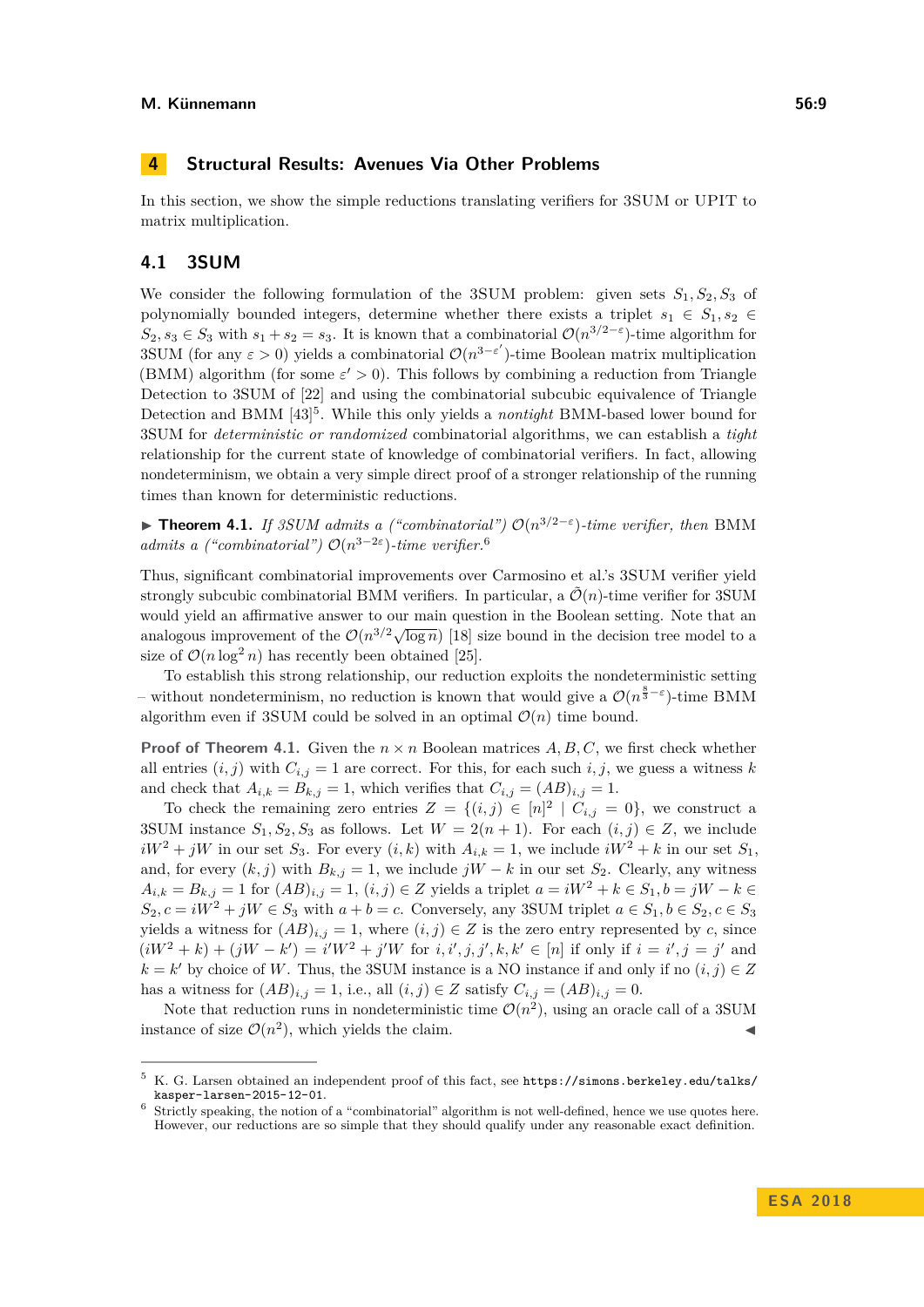#### **56:10 On Nondeterministic Derandomization of Freivalds' Algorithm**

## **4.2 UPIT**

Univariate Polynomial Identity Testing (UPIT) is the following problem: Given arithmetic circuits  $Q, Q'$  on a single variable, with degree *n* and  $Q(n)$  wires, over a field of order poly(*n*), determine whether  $Q \equiv Q'$ , i.e., the outputs of  $Q$  and  $Q'$  agree on all inputs. Using evaluation on  $n+1$  distinct points, we can deterministically solve UPIT in time  $\tilde{\mathcal{O}}(n^2)$ , while evaluating on  $\mathcal{O}(1)$  random points yields a randomized solution in time  $\mathcal{O}(n)$ . Williams [\[47\]](#page-14-9) proved that a  $\mathcal{O}(n^{2-\epsilon})$ -time deterministic UPIT algorithm refutes the Nondeterministic Strong Exponential Time Hypothesis posed by Carmosino et al. [\[11\]](#page-12-4). We establish that a sufficiently strong (nondeterministic) derandomization of UPIT also yields progress on MM-VERIFICATION.

<span id="page-9-1"></span>**► Theorem 4.2.** *If* UPIT *admits a ("combinatorial")*  $O(n^{3/2-\epsilon})$ -time verifier for some  $\varepsilon > 0$ , then there is a ("combinatorial")  $\mathcal{O}(n^{3-2\varepsilon})$ -time verifier for matrix multiplication over *polynomially bounded integers and over finite fields of polynomial order.*

**Proof.** We only give the proof for matrix multiplication over a finite field  $\mathbb{F}$  of polynomial order. Using Chinese Remaindering, we can easily extend the reduction to the integer case (see Proposition [5.3](#page-10-0) below).

Consider  $g(X) = \sum_{i,j \in [n]} \langle a_i, b_j \rangle X^{(i-1)+n(j-1)}$  over **F** as defined in Section [3](#page-6-1) (with  $\ell = n$ ). As described there, we can write  $g(X) = \sum_{k=1}^{n} q_k(X) r_k(X^n)$  with  $q_k(Z) = \sum_{i=1}^{n} a_i[k] Z^{i-1}$ and  $r_k(Z) = \sum_{j=1}^n b_j[k]Z^{j-1}$ . Let  $k \in [n]$  and note that  $q_k, r_k$  and  $X^n$  have arithmetic circuits with  $\mathcal{O}(n)$  wires using Horner's scheme. Chaining the circuits of  $X^n$  and  $r_k$ , and multiplying with the output of the circuit for  $q_k$ , we obtain a degree- $\mathcal{O}(n^2)$  circuit  $Q_k$  with  $\mathcal{O}(n)$  wires. It remains to sum up the outputs of the circuits  $Q_1, \ldots, Q_n$ . We thus obtain a circuit Q with  $\mathcal{O}(n^2)$  wires and degree  $\mathcal{O}(n^2)$ . Since by construction  $AB = 0$  if and only  $Q \equiv 0$ , we obtain an UPIT instance  $Q, Q'$ , with  $Q'$  being a constant-sized circuit with output 0, that is equivalent to our MM-VERIFICATION instance. Thus, any  $\mathcal{O}(n^{3/2-\epsilon})$ -time algorithm for UPIT would yield a  $\mathcal{O}(n^{2(3/2-\varepsilon)})$ -time MM-VERIFICATION algorithm, as  $\blacksquare$  desired.

It is known that refuting NSETH implies strong circuit lower bounds [\[11\]](#page-12-4), so pursuing this route might seem much more difficult than attacking MM-VERIFICATION directly. However, to make progress on MM-Verification, we only need to nondeterministically derandomize UPIT for very specialized circuits. In this direction, our algorithmic results exploit that we can derandomize UPIT for these specialized circuits, as long as they represent *sparse* polynomials.

## <span id="page-9-0"></span>**5 Deterministically Detecting Presence of 0** *< z* **≤** *t* **Errors**

In this section we prove the first of our main algorithmic results, i.e., Theorem [1.3.](#page-4-0)

<span id="page-9-3"></span>**Theorem 5.1.** For any  $1 \le t \le n^2$ , MM-VERIFICATION<sub>t</sub> can be solved deterministically *in time*  $O((n^2 + tn) \log^{2+o(1)}(n))$ *.* 

We prove the claim by showing how to solve the following problem in time  $\tilde{\mathcal{O}}((\ell + t)n)$ .

<span id="page-9-2"></span>**I Lemma 5.2.** Let  $\mathbb{F}_p$  be a prime field with a given element  $\omega \in \mathbb{F}_p$  of order at least  $\ell^2$ . Let  $A, B$  be  $\ell \times n, n \times \ell$ -matrices over  $\mathbb{F}_p$ . There is an algorithm running in time  $\mathcal{O}((\ell +$  $t$ )*n*  $\log^{2+o(1)} n$ *) with the following guarantees:* 

**1.** If  $AB = 0$ , the algorithm outputs " $AB = 0$ ".

**2.** If AB has  $0 < z < t$  nonzeroes, the algorithm outputs " $AB \neq 0$ ".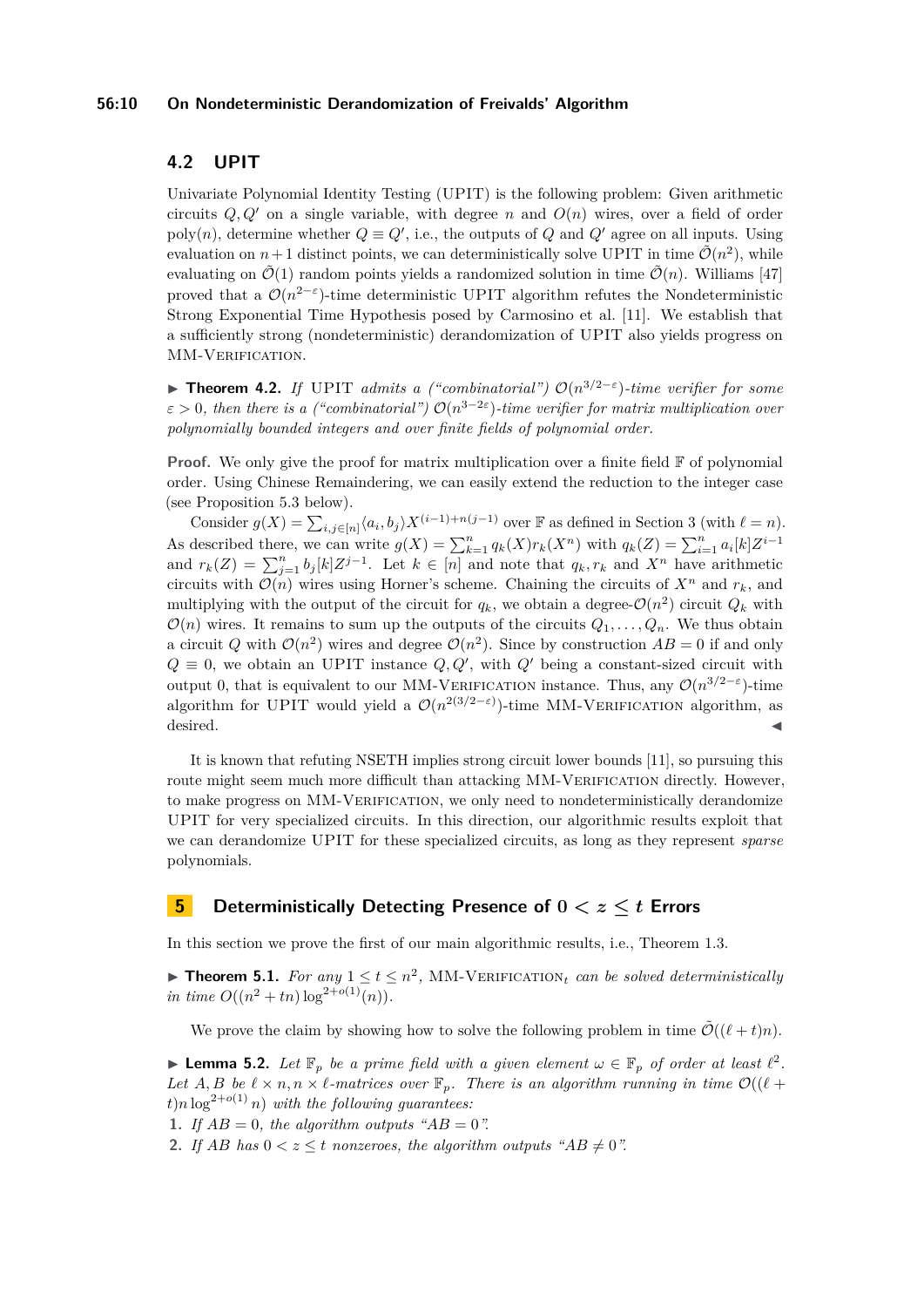#### **M. Künnemann 56:11**

Given such an algorithm working over finite fields, we can check matrix products of integer matrices using the following proposition.

<span id="page-10-0"></span>**Proposition 5.3.** Let  $A, B$  be  $n \times n$  matrices over the integers of absolute values bounded *by*  $n^c$  for some  $c \in \mathbb{N}$ . Then we can find, in time  $\mathcal{O}(n^2 \log n)$ , distinct primes  $p_1, p_2, \ldots, p_d$ *and corresponding elements*  $\omega_1 \in \mathbb{F}_{p_1}, \omega_2 \in \mathbb{F}_{p_2}, \ldots, \omega_d \in \mathbb{F}_{p_d}$ , such that

- <span id="page-10-1"></span>**i)**  $AB = 0$  if and only if  $AB = 0$  over  $\mathbb{F}_{p_i}$  for all  $1 \leq i \leq d$ ,
- <span id="page-10-2"></span>**ii)**  $d = \mathcal{O}(1)$ *, and*

**iii)** *for each*  $1 \leq i \leq d$ *, we have*  $p_i = \mathcal{O}(n^2)$  *and*  $\omega_i$  *has order at least*  $n^2$  *in*  $\mathbb{F}_{p_i}$ *.* 

Note that the obvious approach of choosing a single prime field  $\mathbb{F}_p$  with  $p \geq n^{2c+1}$  is not feasible for our purposes: the best known deterministic algorithm to find such a prime takes time  $n^{c/2+o(1)}$  (see [\[39\]](#page-14-15) for a discussion), quickly exceeding our desired time bound of  $\mathcal{O}(n^2)$ .

**Proof of Proposition [5.3.](#page-10-0)** Let  $d = c + 1$  and note that any entry  $(AB)_{i,j} = \sum_{k=1}^{n} A_{i,k} B_{k,j}$ is in  $[-n^{2c+1}, n^{2c+1}]$ . Thus for any number  $m > n^{2c+1}$ , we have  $(AB)_{ij} \equiv 0 \pmod{m}$  if and only if  $(AB)_{i,j} = 0$ . By Chinese Remaindering, we obtain that any distinct primes  $p_1, \ldots, p_d$ with  $p_i \ge n^2$  satisfy [i\)](#page-10-1) and [ii\)](#page-10-2), as  $AB = 0$  if and only if  $AB = 0$  over  $\mathbb{F}_{p_i}$  for all  $1 \le i \le d$ , using the fact that  $\prod_{i=1}^{d} p_i \geq n^{2d} > n^{2c+1}$ .

By Bertrand's postulate, there are at least *d* primes in the range  $\{n^2 + 1, \ldots, 2^d(n^2 + 1)\}\$ thus using the sieve of Eratosthenes, we can find  $p_1, \ldots, p_d$  with  $p_i \geq n^2 + 1$  and  $p_i \leq$  $2^d(n^2+1)$  in time  $\mathcal{O}(n^2 \log \log n)$  (see [\[44,](#page-14-14) Theorem 18.10]). It remains to find elements  $\omega_1 \in \mathbb{F}_{p_1}, \ldots, \omega_d \in \mathbb{F}_{p_d}$  of sufficiently high order. For each  $1 \leq j \leq d$ , this can be achieved in time  $\mathcal{O}(n^2 \log n)$  by exhaustive testing: We keep a list  $L \subseteq \mathbb{F}_{p_j}^{\times} = \mathbb{F}_{p_j} \setminus \{0\}$  of "unencountered" elements, which we initially set to  $\mathbb{F}_{p_j}^{\times}$ . Until there are no elements in *L* remaining, we pick any  $\alpha \in L$  and delete all elements in the subgroup of  $\mathbb{F}_{p_j}^{\times}$  generated by  $\alpha$  from *L*. We set  $\omega_j$  to the last  $\alpha$  that we picked (which has to generate the complete multiplicative group  $\mathbb{F}_{p_j}^{\times}$ ) and thus is a primitive  $(p_j - 1)$ -th root of unity. Since  $p_j - 1 \geq n^2$ , the order of  $\omega_j$  is at least  $n^2$ , as desired. Observe that the number of iterations is bounded by the number of subgroups of  $\mathbb{F}_{p_j}^{\times}$ , i.e., the number of divisors of  $p_j - 1$ . Thus, we have at most  $\mathcal{O}(\log p_j)$  iterations, each taking time at most  $\mathcal{O}(p_j)$ , yielding a running time of  $\mathcal{O}(p_j \log p_j) = \mathcal{O}(n^2 \log n)$ .

Combining Proposition [3.1](#page-6-0) with the algorithm of Lemma [5.2](#page-9-2) and Proposition [5.3,](#page-10-0) we obtain the theorem.

**Proof of Theorem [5.1.](#page-9-3)** Given any instance  $A, B, C$  of MM-VERIFICATION<sub>t</sub>, we convert it to an instance  $A', B'$  of ALLZEROES as in Proposition [3.1.](#page-6-0) We construct primes  $p_1, \ldots, p_d$ as in Proposition [5.3](#page-10-0) in time  $\mathcal{O}(n^2 \log n)$ . For each  $j \in [d]$ , we convert A', B' to matrices over  $\mathbb{F}_{p_j}$  in time  $\mathcal{O}(n^2)$  and test whether  $A'B' = 0$  over  $\mathbb{F}_{p_j}$  for all  $j \in [d]$  using Lemma [5.2](#page-9-2) in time  $\mathcal{O}((n^2 + tn) \log^{2+o(1)} n)$ . We output " $AB = C$ " if and only if all tests succeeded. Correctness follows from Proposition [5.3](#page-10-0) and Lemma [5.2,](#page-9-2) and the total running time is  $\mathcal{O}((n^2 + tn)\log^{2+o(1)}n)$ , as desired.

In the remainder, we prove Lemma [5.2.](#page-9-2) As outlined in Section [3,](#page-6-1) define the polynomial  $g(X) = \sum_{i,j \in [\ell]} \langle a_i, b_j \rangle X^{(i-1)+\ell(j-1)}$  over  $\mathbb{F}_p$ . We aim to determine whether  $g \equiv 0$ . To do so, we use the following idea from Ben-Or and Tiwari's approach to black-box sparse polynomial interpolation (see [\[7,](#page-12-11) [49\]](#page-15-2)). Suppose that  $\omega \in \mathbb{F}_p$  has order at least  $\ell^2$ . Then the following proposition holds.

<span id="page-10-3"></span>**Proposition 5.4.** *Assume AB has*  $0 \le z \le t$  *nonzeroes. Then*  $g(\omega^0) = g(\omega) = g(\omega^2)$  $\dots = g(\omega^{t-1}) = 0$  *if and only if*  $g \equiv 0$ *, i.e.,*  $z = 0$ *.*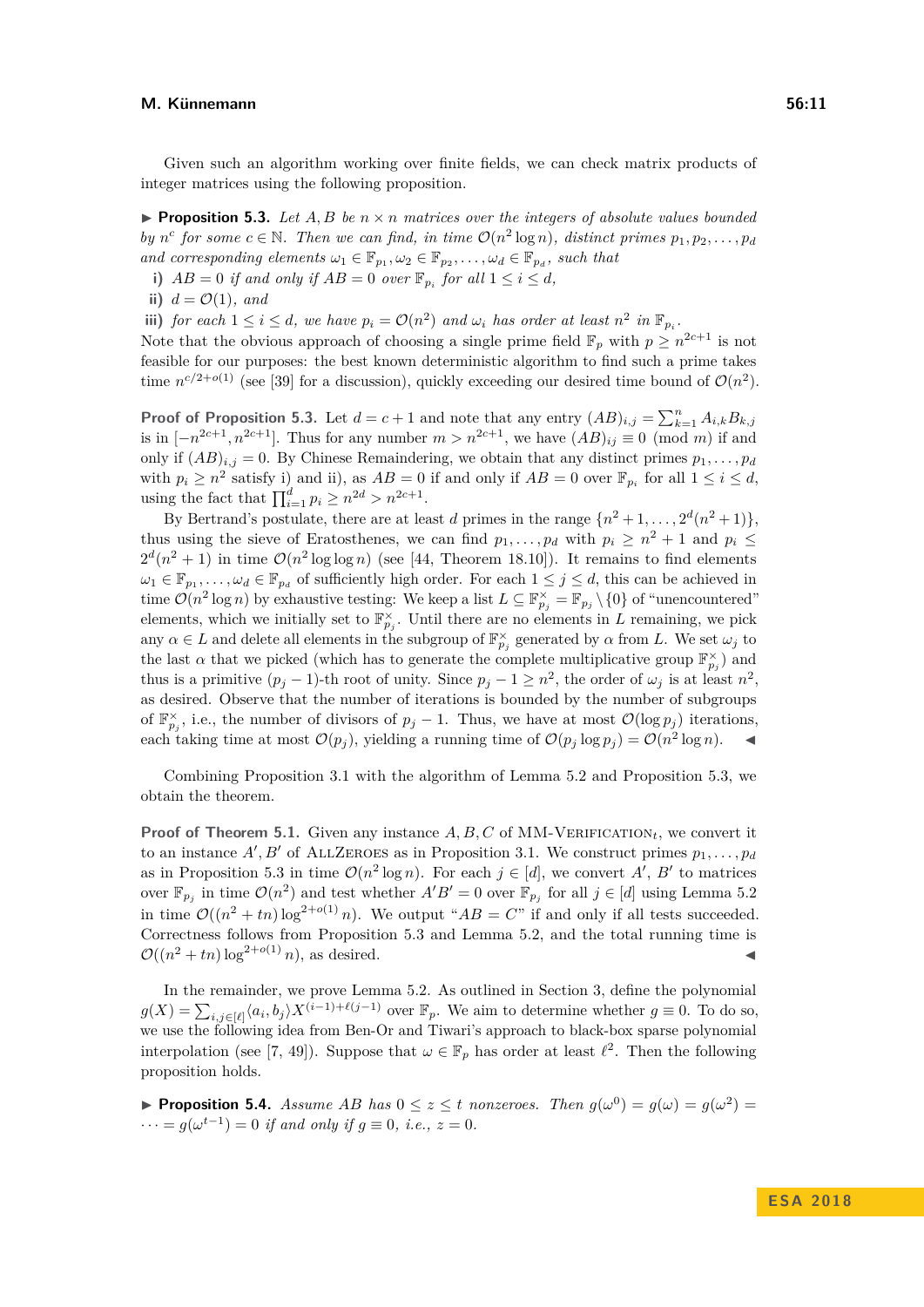**Proof.** By assumption on *A*, *B*, we have  $g(X) = \sum_{m \in M} c_m X^m$ , where  $M = \{(i-1)+\ell(j-1) \mid$  $\langle a_i, b_j \rangle \neq 0$ } with  $|M| = z \leq t$  and  $c_{(i-1)+\ell(j-1)} = \langle a_i, b_j \rangle$ . Writing  $M = \{m_1, \ldots, m_z\}$  and defining  $v_m = \omega^m$ , we see that  $g(\omega^0) = \cdots = g(\omega^{t-1}) = 0$  is equivalent to

 $c_{m_1}$  + · · · +  $c_{m_2}$  = 0*,*  $c_{m_1}v_{m_1} + \cdots + c_{m_z}v_{m_z} = 0,$  $c_{m_1}v_{m_1}^2 + \cdots + c_{m_z}v_{m_z}^2 = 0,$ *. . .*  $c_{m_1}v_{m_1}^{t-1} + \cdots + c_{m_z}v_{m_z}^{t-1} = 0.$ 

Since  $\omega$  has order at least  $\ell^2$ , we have that  $v_m = \omega^m \neq \omega^{m'} = v_{m'}$  for all  $m, m' \in M$ with  $m \neq m'$ . Thus the above system is a Vandermonde system with unique solution  $(c_{m_1}, \ldots, c_{m_z}) = (0, \ldots, 0)$ , since  $z \leq t$ . This yields the claim.

It remains to compute  $g(\omega^0), \ldots, g(\omega^{t-1})$  in time  $\tilde{\mathcal{O}}((\ell + t)n)$ .

**Proposition 5.5.** *For any*  $\sigma_1, \ldots, \sigma_t \in \mathbb{F}_p$ *, we can compute*  $g(\sigma_1), \ldots, g(\sigma_t)$  *in time*  $\mathcal{O}((\ell + t) n \log^{2+o(1)} \ell).$ 

**Proof.** Recall that  $g(X) = \sum_{k=1}^{n} q_k(X) \cdot r_k(X^{\ell})$ , where  $q_k(Z) = \sum_{i=1}^{\ell} a_i[k]Z^{i-1}$  and  $r_k(Z) =$  $\sum_{j=1}^{\ell} b_j[k] Z^{j-1}$ . Let  $1 \leq k \leq n$ . Using fast multipoint evaluation (Lemma [2.1\)](#page-6-2), we can compute  $q_k(\sigma_1), \ldots, q_k(\sigma_t)$  using  $\mathcal{O}((\ell + t) \log^{2+o(1)} \ell)$  additions and multiplications in  $\mathbb{F}_p$ . Furthermore, since we can compute  $\sigma_1^{\ell}, \ldots, \sigma_t^{\ell}$  using  $\mathcal{O}(t \log \ell)$  additions and multiplications in  $\mathbb{F}_p$ , we can analogously compute  $r_k(\sigma_1^{\ell}), \ldots, r_k(\sigma_t^{\ell})$  in time  $\mathcal{O}((\ell + t) \log^{2+o(1)} \ell)$ . Doing this for all  $1 \leq k \leq n$  yields all values  $q_k(\sigma_u), r_k(\sigma_u^{\ell})$  with  $k \in [n], u \in [t]$  in time  $\mathcal{O}((\ell +$ *t*)*n* log<sup>2+*o*(1)</sup>  $\ell$ ). We finally aggregate these values to obtain the desired outputs  $g(\sigma_u)$  =  $\sum_{k=1}^{n} q_k(\sigma_u) \cdot r_k(\sigma_u^{\ell})$  with  $u \in [t]$ . The aggregation only uses  $\mathcal{O}(tn)$  multiplications and additions in  $\mathbb{F}_p$ , thus the claim follows.

Together with Proposition [5.4,](#page-10-3) this yields Lemma [5.2](#page-9-2) and thus the remaining step of the proof of Theorem [5.1.](#page-9-3)

## <span id="page-11-0"></span>**6 Open Questions**

It remains to answer our main question. To this end, can we exploit any of the avenues presented in this work? In particular: Can we (1) find a faster 3SUM verifier, (2) find a faster UPIT algorithm for the circuits given in Theorem [4.2,](#page-9-1) or (3) instead of derandomizing Freivalds' algorithm, nondeterministically derandomize the sampling-based algorithm following from our main algorithmic result (which detects up to  $\mathcal{O}(n)$  errors using Theorem [1.3,](#page-4-0) and then samples and checks  $\Theta(n)$  random entries)?

A further natural question is whether we can use the sparse polynomial interpolation technique by Ben-Or and Tiwari [\[7\]](#page-12-11) (see also [\[49,](#page-15-2) [24\]](#page-13-16) for alternative descriptions of their approach) to give a more efficient deterministic algorithm for output-sensitive matrix multiplication. Indeed, they show how to use  $\mathcal{O}(t)$  evaluations of a *t*-sparse polynomial p to efficiently interpolate  $p$  (for  $p = g^{A,B}$ , this corresponds to determining  $AB$ ). Specifically, the  $\mathcal{O}(t)$  evaluations define a certain Toeplitz system whose solution yields the coefficients of a polynomial  $\zeta(Z) = \prod_{i=1}^{z} (Z - r_i)$  where  $r_i$  is the value of the *i*-th monomial of *p* evaluated at a certain known value. By factoring  $\zeta$  into its linear factors, we can determine the monomials of *p* (i.e., for  $p = g^{A,B}$ , the nonzero entries of AB). In our case, we can then obtain AB by naive computations of the inner products at the nonzero positions in time  $\mathcal{O}(nt)$ . The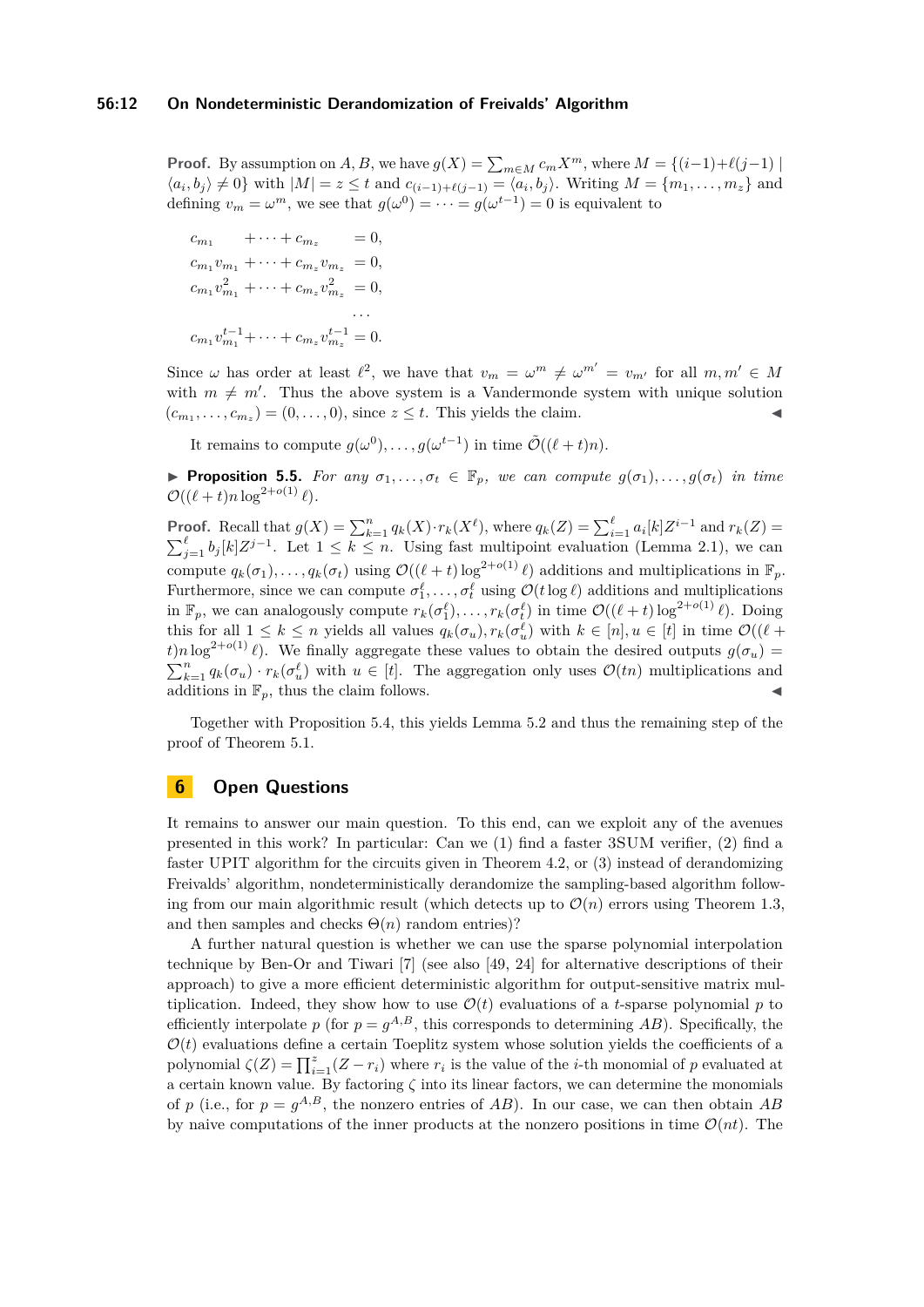bottleneck in this approach appears to be deterministic polynomial factorization into linear factors: In our setting, we would need to factor a degree- $(\leq t)$  polynomial over a prime field  $\mathbb{F}_p$  of size  $p = \Theta(n^2)$ . We are not aware of deterministic algorithms faster than Shoup's  $\mathcal{O}(t^{2+\varepsilon} \cdot \sqrt{p} \log^2 p)$ -time algorithm [\[37\]](#page-14-16), which would yield an  $\mathcal{O}(n^2 + nt^{2+\varepsilon})$ -time algorithm at best. However, such an algorithm would be dominated by Kutzkov's algorithm [\[28\]](#page-13-10). Can we sidestep this bottleneck? Note that some works improve on Shoup's running time for suitable primes (assuming the Extended Riemann Hypothesis; see [\[44,](#page-14-14) Chapter 14] for references).

#### **References**

- <span id="page-12-5"></span>**1** Amir Abboud, Fabrizio Grandoni, and Virginia Vassilevska Williams. Subcubic equivalences between graph centrality problems, APSP and diameter. In *Proc. 26th Annual ACM-SIAM Symposium on Discrete Algorithms (SODA'15)*, pages 1681–1697, 2015. [doi:10.1137/1.9781611973730.112](http://dx.doi.org/10.1137/1.9781611973730.112).
- <span id="page-12-8"></span>**2** Amir Abboud and Virginia Vassilevska Williams. Popular conjectures imply strong lower bounds for dynamic problems. In *Proc. 55th Annual IEEE Symposium on Foundations of Computer Science (FOCS'14)*, pages 434–443, 2014. [doi:10.1109/FOCS.2014.53](http://dx.doi.org/10.1109/FOCS.2014.53).
- <span id="page-12-3"></span>**3** Amir Abboud, Ryan Williams, and Huacheng Yu. More applications of the polynomial method to algorithm design. In *Proc. 26th Annual ACM-SIAM Symposium on Discrete Algorithms (SODA'15)*, pages 218–230, 2015. [doi:10.1137/1.9781611973730.17](http://dx.doi.org/10.1137/1.9781611973730.17).
- <span id="page-12-1"></span>**4** Noga Alon, Zvi Galil, and Oded Margalit. On the exponent of the all pairs shortest path problem. *Journal of Computer and System Sciences*, 54(2):255–262, 1997. [doi:10.1006/](http://dx.doi.org/10.1006/jcss.1997.1388) [jcss.1997.1388](http://dx.doi.org/10.1006/jcss.1997.1388).
- <span id="page-12-10"></span>**5** Rasmus Resen Amossen and Rasmus Pagh. Faster join-projects and sparse matrix multiplications. In *Proc. 12th International Conference on Database Theory (ICDT'09)*, pages 121–126, 2009. [doi:10.1145/1514894.1514909](http://dx.doi.org/10.1145/1514894.1514909).
- <span id="page-12-6"></span>**6** Ilya Baran, Erik D. Demaine, and Mihai Patrascu. Subquadratic algorithms for 3SUM. *Algorithmica*, 50(4):584–596, 2008. [doi:10.1007/s00453-007-9036-3](http://dx.doi.org/10.1007/s00453-007-9036-3).
- <span id="page-12-11"></span>**7** Michael Ben-Or and Prasoon Tiwari. A deterministic algorithm for sparse multivariate polynominal interpolation (extended abstract). In *Proc. 20th Annual ACM Symposium on Theory of Computing (STOC'88)*, pages 301–309, 1988. [doi:10.1145/62212.62241](http://dx.doi.org/10.1145/62212.62241).
- <span id="page-12-0"></span>**8** Markus Bläser. Fast matrix multiplication. *Theory of Computing, Graduate Surveys*, 5:1– 60, 2013. [doi:10.4086/toc.gs.2013.005](http://dx.doi.org/10.4086/toc.gs.2013.005).
- <span id="page-12-2"></span>**9** Karl Bringmann, Fabrizio Grandoni, Barna Saha, and Virginia Vassilevska Williams. Truly sub-cubic algorithms for language edit distance and RNA-folding via fast boundeddifference min-plus product. In *Proc. 57th Annual IEEE Symposium on Foundations of Computer Science (FOCS'16)*, pages 375–384, 2016. [doi:10.1109/FOCS.2016.48](http://dx.doi.org/10.1109/FOCS.2016.48).
- <span id="page-12-9"></span>**10** Harry Buhrman and Robert Spalek. Quantum verification of matrix products. In *Proc. 17th Annual ACM-SIAM Symposium on Discrete Algorithms (SODA'06)*, pages 880–889, 2006. URL: <http://dl.acm.org/citation.cfm?id=1109557.1109654>.
- <span id="page-12-4"></span>**11** Marco L. Carmosino, Jiawei Gao, Russell Impagliazzo, Ivan Mihajlin, Ramamohan Paturi, and Stefan Schneider. Nondeterministic extensions of the Strong Exponential Time Hypothesis and consequences for non-reducibility. In *Proc. 2016 ACM Conference on Innovations in Theoretical Computer Science (ITCS'16)*, pages 261–270, 2016. [doi:10.1145/2840728.2840746](http://dx.doi.org/10.1145/2840728.2840746).
- <span id="page-12-7"></span>**12** Timothy M. Chan. More logarithmic-factor speedups for 3SUM, (median, +)-convolution, and some geometric 3SUM-hard problems. In *Proc. 29th Annual ACM-SIAM Symposium on Discrete Algorithms (SODA'18)*, pages 881–897, 2018. [doi:10.1137/1.9781611975031.](http://dx.doi.org/10.1137/1.9781611975031.57) [57](http://dx.doi.org/10.1137/1.9781611975031.57).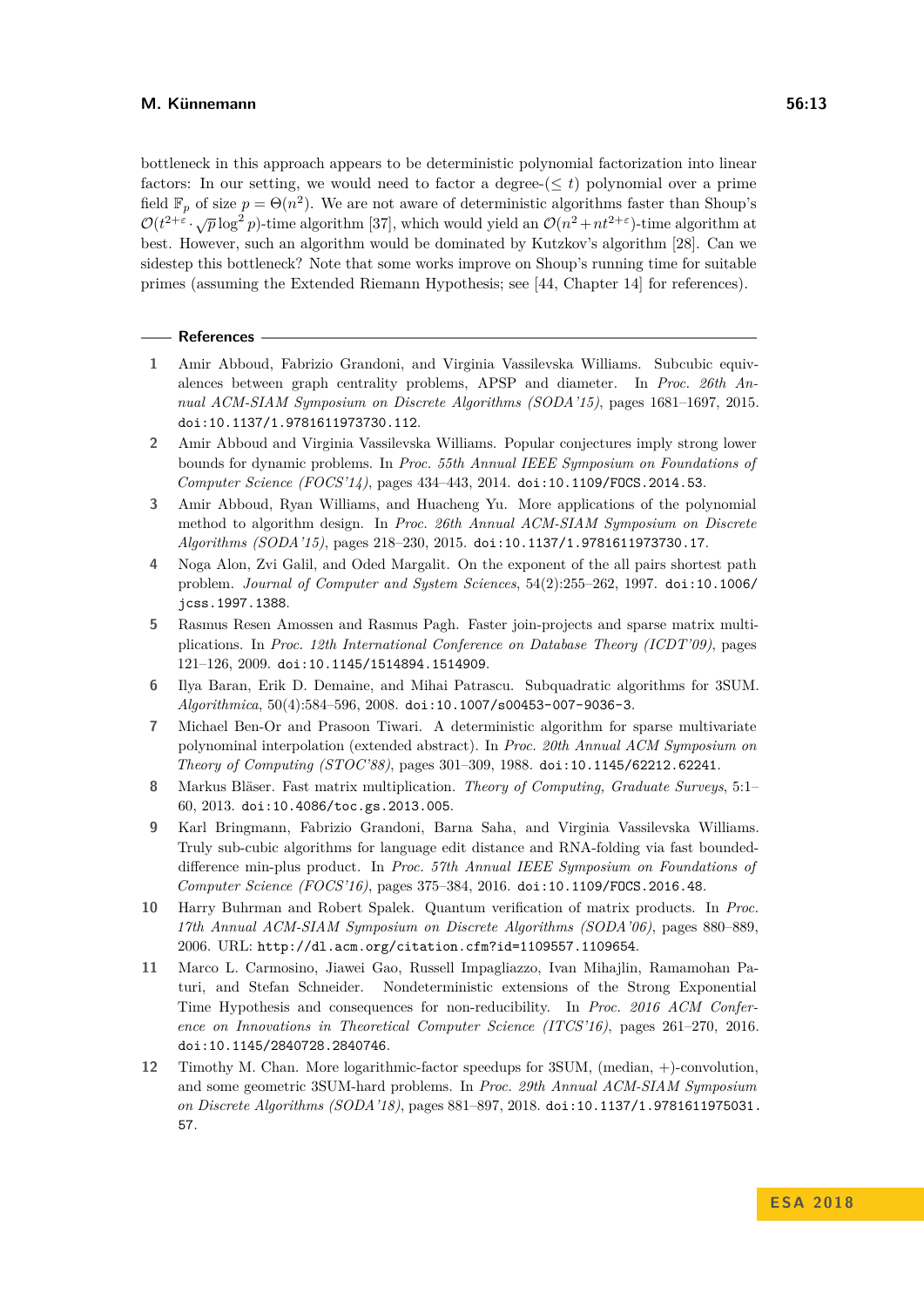#### **56:14 On Nondeterministic Derandomization of Freivalds' Algorithm**

- <span id="page-13-1"></span>**13** Don Coppersmith and Shmuel Winograd. Matrix multiplication via arithmetic progressions. *Journal on Symbolic Computation*, 9(3):251–280, 1990. [doi:10.1016/S0747-7171\(08\)](http://dx.doi.org/10.1016/S0747-7171(08)80013-2) [80013-2](http://dx.doi.org/10.1016/S0747-7171(08)80013-2).
- <span id="page-13-14"></span>**14** Charles M. Fiduccia. Polynomial evaluation via the division algorithm: The fast Fourier transform revisited. In *Proc. 4th Annual ACM Symposium on Theory of Computing (STOC'72)*, pages 88–93, 1972. [doi:10.1145/800152.804900](http://dx.doi.org/10.1145/800152.804900).
- <span id="page-13-3"></span>**15** Rusins Freivalds. Fast probabilistic algorithms. In *Proc. 8th International Symposium on Mathematical Foundations of Computer Science (MFCS'79)*, pages 57–69, 1979. [doi:](http://dx.doi.org/10.1007/3-540-09526-8_5) [10.1007/3-540-09526-8\\_5](http://dx.doi.org/10.1007/3-540-09526-8_5).
- <span id="page-13-6"></span>**16** Anka Gajentaan and Mark H. Overmars. On a class of  $O(n^2)$  problems in computational geometry. *Computational Geometry*, 5:165–185, 1995. [doi:10.1016/0925-7721\(95\)](http://dx.doi.org/10.1016/0925-7721(95)00022-2) [00022-2](http://dx.doi.org/10.1016/0925-7721(95)00022-2).
- <span id="page-13-9"></span>**17** Leszek Gasieniec, Christos Levcopoulos, Andrzej Lingas, Rasmus Pagh, and Takeshi Tokuyama. Efficiently correcting matrix products. *Algorithmica*, 79(2):428–443, 2017. [doi:10.1007/s00453-016-0202-3](http://dx.doi.org/10.1007/s00453-016-0202-3).
- <span id="page-13-15"></span>**18** Allan Grønlund and Seth Pettie. Threesomes, degenerates, and love triangles. In *Proc. 55th IEEE Annual Symposium on Foundations of Computer Science (FOCS'14)*, pages 621–630, 2014. [doi:10.1109/FOCS.2014.72](http://dx.doi.org/10.1109/FOCS.2014.72).
- <span id="page-13-5"></span>**19** Russell Impagliazzo and Ramamohan Paturi. On the complexity of k-SAT. *Journal of Computer and System Sciences*, 62(2):367–375, 2001. [doi:10.1006/jcss.2000.1727](http://dx.doi.org/10.1006/jcss.2000.1727).
- <span id="page-13-12"></span>**20** Mark A. Iwen and Craig V. Spencer. A note on compressed sensing and the complexity of matrix multiplication. *Information Processing Letters*, 109(10):468–471, 2009. [doi:](http://dx.doi.org/10.1016/j.ipl.2009.01.010) [10.1016/j.ipl.2009.01.010](http://dx.doi.org/10.1016/j.ipl.2009.01.010).
- <span id="page-13-13"></span>**21** Riko Jacob and Morten Stöckel. Fast output-sensitive matrix multiplication. In *Proc. 23rd Annual European Symposium on Algorithms (ESA'15)*, pages 766–778, 2015. [doi:](http://dx.doi.org/10.1007/978-3-662-48350-3_64) [10.1007/978-3-662-48350-3\\_64](http://dx.doi.org/10.1007/978-3-662-48350-3_64).
- <span id="page-13-8"></span>**22** Zahra Jafargholi and Emanuele Viola. 3SUM, 3XOR, triangles. *Algorithmica*, 74(1):326– 343, 2016. [doi:10.1007/s00453-014-9946-9](http://dx.doi.org/10.1007/s00453-014-9946-9).
- <span id="page-13-11"></span>**23** Stacey Jeffery, Robin Kothari, and Frédéric Magniez. Improving quantum query complexity of boolean matrix multiplication using graph collision. In *Proc. 39th International Colloquium on Automata, Languages, and Programming (ICALP'12)*, pages 522–532, 2012. [doi:10.1007/978-3-642-31594-7\\_44](http://dx.doi.org/10.1007/978-3-642-31594-7_44).
- <span id="page-13-16"></span>**24** Erich Kaltofen and Yagati N. Lakshman. Improved sparse multivariate polynomial interpolation algorithms. In *Proc. 1st International Symposium on Symbolic and Algebraic Computation (ISSAC'88)*, pages 467–474, 1988. [doi:10.1007/3-540-51084-2\\_44](http://dx.doi.org/10.1007/3-540-51084-2_44).
- <span id="page-13-7"></span>**25** Daniel M. Kane, Shachar Lovett, and Shay Moran. Near-optimal linear decision trees for k-SUM and related problems. *CoRR*, abs/1705.01720, 2017. To appear in STOC'18. [arXiv:1705.01720](http://arxiv.org/abs/1705.01720).
- <span id="page-13-4"></span>**26** Tracy Kimbrel and Rakesh K. Sinha. A probabilistic algorithm for verifying matrix products using  $O(n^2)$  time and  $\log_2 n + O(1)$  random bits. *Information Processing Letters*, 45(2):107– 110, 1993. [doi:10.1016/0020-0190\(93\)90224-W](http://dx.doi.org/10.1016/0020-0190(93)90224-W).
- <span id="page-13-0"></span>**27** Marvin Künnemann. On nondeterministic derandomization of Freivalds' algorithm: Consequences, avenues and algorithmic progress. *CoRR*, abs/1806.09189, 2018. [arXiv:](http://arxiv.org/abs/1806.09189) [1806.09189](http://arxiv.org/abs/1806.09189).
- <span id="page-13-10"></span>**28** Konstantin Kutzkov. Deterministic algorithms for skewed matrix products. In *Proc. 30th International Symposium on Theoretical Aspects of Computer Science (STACS'13)*, pages 466–477, 2013. [doi:10.4230/LIPIcs.STACS.2013.466](http://dx.doi.org/10.4230/LIPIcs.STACS.2013.466).
- <span id="page-13-2"></span>**29** François Le Gall. Powers of tensors and fast matrix multiplication. In *Proc. 39th International Symposium on Symbolic and Algebraic Computation (ISSAC'14)*, pages 296–303, 2014. [doi:10.1145/2608628.2608664](http://dx.doi.org/10.1145/2608628.2608664).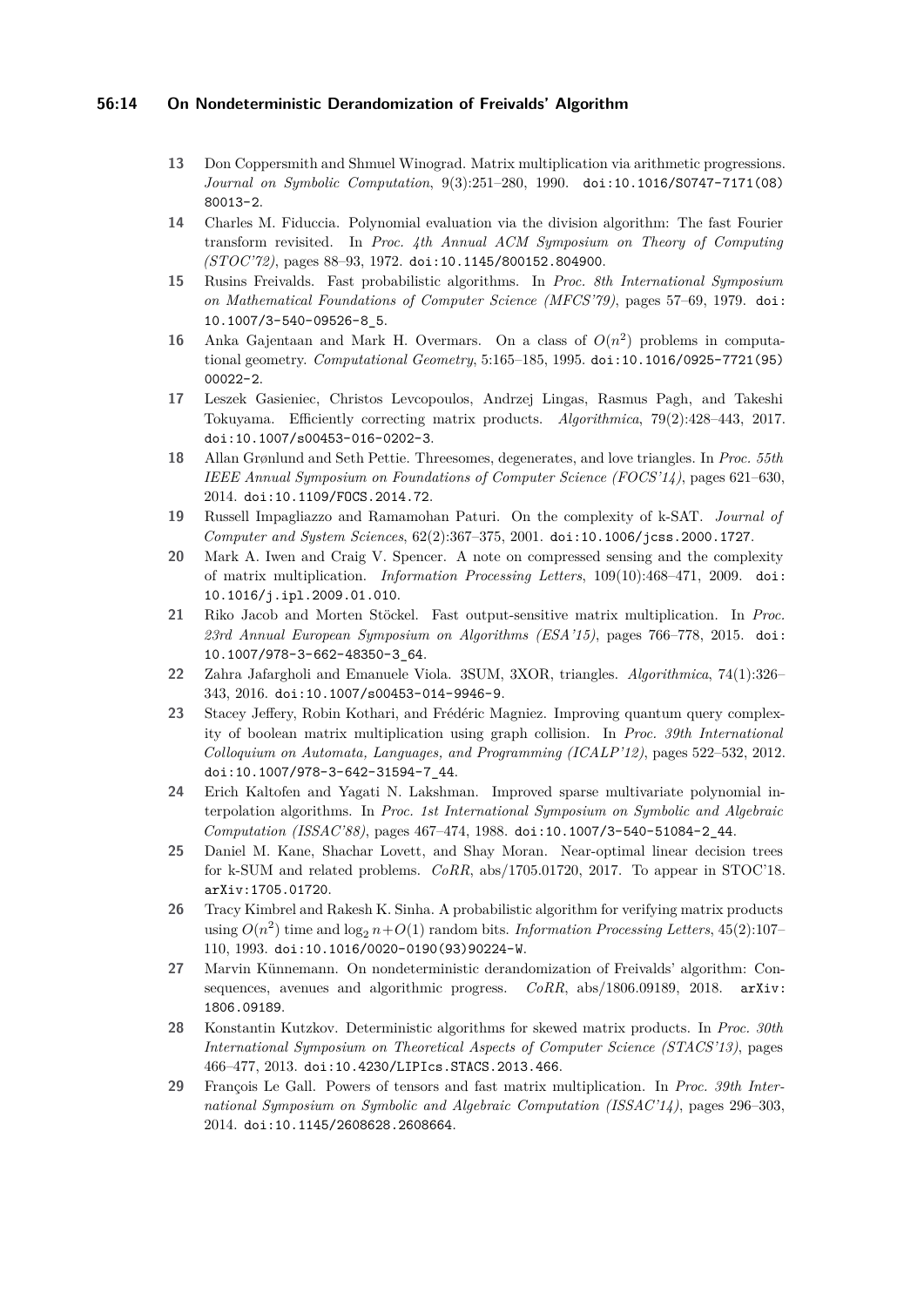- <span id="page-14-13"></span>**30** Andrzej Lingas. A fast output-sensitive algorithm for boolean matrix multiplication. In *Proc. 17th Annual European Symposium on Algorithms (ESA'09)*, pages 408–419, 2009. [doi:10.1007/978-3-642-04128-0\\_37](http://dx.doi.org/10.1007/978-3-642-04128-0_37).
- <span id="page-14-8"></span>**31** Ross M. McConnell, Kurt Mehlhorn, Stefan Näher, and Pascal Schweitzer. Certifying algorithms. *Computer Science Review*, 5(2):119–161, 2011. [doi:10.1016/j.cosrev.2010.](http://dx.doi.org/10.1016/j.cosrev.2010.09.009) [09.009](http://dx.doi.org/10.1016/j.cosrev.2010.09.009).
- <span id="page-14-5"></span>**32** Joseph Naor and Moni Naor. Small-bias probability spaces: Efficient constructions and applications. *SIAM Journal on Computing*, 22(4):838–856, 1993. [doi:10.1137/0222053](http://dx.doi.org/10.1137/0222053).
- <span id="page-14-2"></span>**33** Jaroslav Nešetřil and Svatopluk Poljak. On the complexity of the subgraph problem. *Commentationes Mathematicae Universitatis Carolinae*, 026(2):415–419, 1985. URL: [http:](http://eudml.org/doc/17394) [//eudml.org/doc/17394](http://eudml.org/doc/17394).
- <span id="page-14-10"></span>**34** Rasmus Pagh. Compressed matrix multiplication. *ACM Transactions on Computation Theory*, 5(3):9:1–9:17, 2013. [doi:10.1145/2493252.2493254](http://dx.doi.org/10.1145/2493252.2493254).
- <span id="page-14-11"></span>**35** Daniel S. Roche. Error correction in fast matrix multiplication and inverse. *CoRR*, abs/1802.02270, 2018. [arXiv:1802.02270](http://arxiv.org/abs/1802.02270).
- <span id="page-14-12"></span>**36** Claus-Peter Schnorr and C. R. Subramanian. Almost optimal (on the average) combinatorial algorithms for boolean matrix product witnesses, computing the diameter (extended abstract). In *Proc. 2nd International Workshop on Randomization and Approximation Techniques in Computer Science (RANDOM'98)*, pages 218–231, 1998. [doi:](http://dx.doi.org/10.1007/3-540-49543-6_18) [10.1007/3-540-49543-6\\_18](http://dx.doi.org/10.1007/3-540-49543-6_18).
- <span id="page-14-16"></span>**37** Victor Shoup. On the deterministic complexity of factoring polynomials over finite fields. *Information Processing Letters*, 33(5):261–267, 1990. [doi:10.1016/0020-0190\(90\)90195-4](http://dx.doi.org/10.1016/0020-0190(90)90195-4).
- <span id="page-14-0"></span>**38** Volker Strassen. Gaussian elimination is not optimal. *Numerische Mathematik*, 13(4):354– 356, Aug 1969. [doi:10.1007/BF02165411](http://dx.doi.org/10.1007/BF02165411).
- <span id="page-14-15"></span>**39** Terence Tao, Ernest Croot III, and Harald Helfgott. Deterministic methods to find primes. *Mathematics of Computation*, 81(278):1233–1246, 2012. [doi:10.1090/](http://dx.doi.org/10.1090/S0025-5718-2011-02542-1) [S0025-5718-2011-02542-1](http://dx.doi.org/10.1090/S0025-5718-2011-02542-1).
- <span id="page-14-3"></span>**40** Leslie G. Valiant. General context-free recognition in less than cubic time. *Journal of Computer and System Sciences*, 10(2):308–315, 1975. [doi:10.1016/S0022-0000\(75\)80046-8](http://dx.doi.org/10.1016/S0022-0000(75)80046-8).
- <span id="page-14-1"></span>**41** Virginia Vassilevska Williams. Multiplying matrices faster than Coppersmith-Winograd. In *Proc. 44th Annual ACM Symposium on Theory of Computing Conference (STOC'12)*, pages 887–898, 2012. [doi:10.1145/2213977.2214056](http://dx.doi.org/10.1145/2213977.2214056).
- <span id="page-14-7"></span>**42** Virginia Vassilevska Williams. Fine-grained algorithms and complexity. In *Proc. 21st International Conference on Database Theory (ICDT'18)*, pages 1:1–1:1, 2018. [doi:10.](http://dx.doi.org/10.4230/LIPIcs.ICDT.2018.1) [4230/LIPIcs.ICDT.2018.1](http://dx.doi.org/10.4230/LIPIcs.ICDT.2018.1).
- <span id="page-14-6"></span>**43** Virginia Vassilevska Williams and Ryan Williams. Subcubic equivalences between path, matrix and triangle problems. In *Proc. 51th Annual IEEE Symposium on Foundations of Computer Science (FOCS'10)*, pages 645–654, 2010. [doi:10.1109/FOCS.2010.67](http://dx.doi.org/10.1109/FOCS.2010.67).
- <span id="page-14-14"></span>**44** Joachim von zur Gathen and Jürgen Gerhard. *Modern Computer Algebra (3. ed.)*. Cambridge University Press, 2013.
- **45** Jirí Wiedermann. Fast nondeterministic matrix multiplication via derandomization of Freivalds' algorithm. In *Proc. 8th IFIP International Conference on Theoretical Computer Science (TCS'14)*, pages 123–135, 2014. [doi:10.1007/978-3-662-44602-7\\_11](http://dx.doi.org/10.1007/978-3-662-44602-7_11).
- <span id="page-14-4"></span>**46** Ryan Williams. Faster all-pairs shortest paths via circuit complexity. In *Proc. 46th Annual ACM Symposium on Theory of Computing (STOC'14)*, pages 664–673, 2014. [doi:10.1145/](http://dx.doi.org/10.1145/2591796.2591811) [2591796.2591811](http://dx.doi.org/10.1145/2591796.2591811).
- <span id="page-14-9"></span>**47** Ryan Williams. Strong ETH breaks with Merlin and Arthur: Short non-interactive proofs of batch evaluation. In *Proc. 31st Conference on Computational Complexity (CCC'16)*, pages 2:1–2:17, 2016. [doi:10.4230/LIPIcs.CCC.2016.2](http://dx.doi.org/10.4230/LIPIcs.CCC.2016.2).